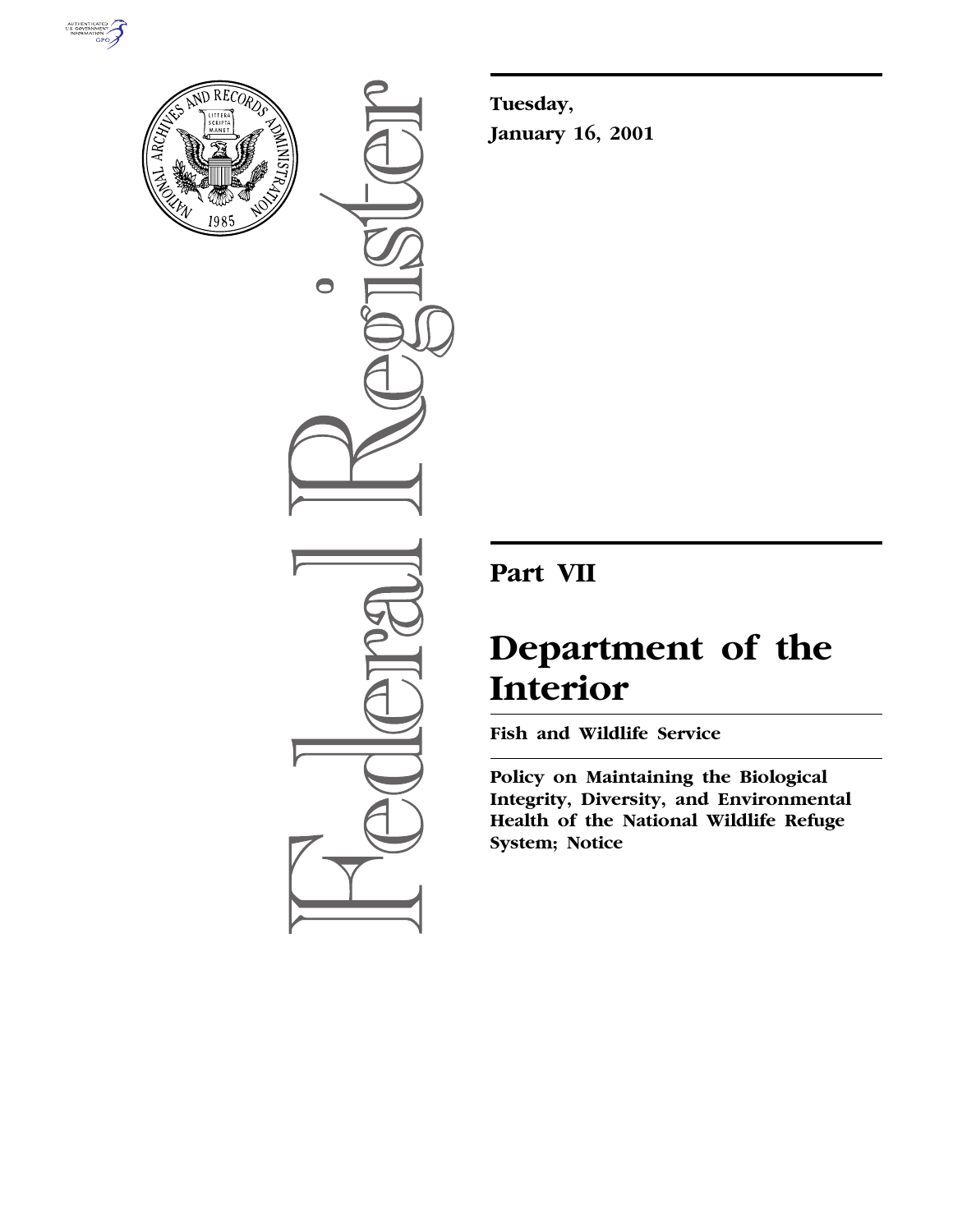### **DEPARTMENT OF THE INTERIOR**

#### **Fish and Wildlife Service**

# **RIN 1018–AG47**

# **Policy on Maintaining the Biological Integrity, Diversity, and Environmental Health of the National Wildlife Refuge System**

**AGENCY:** Fish and Wildlife Service, Interior.

# **ACTION:** Notice.

**SUMMARY:** We (U.S. Fish and Wildlife Service) issue a final policy to guide personnel of the National Wildlife Refuge System (System) in implementing the clause of the National Wildlife Refuge System Improvement Act of 1997 (Refuge Improvement Act) directing Secretary of the Interior to ensure that the ''biological integrity, diversity, and environmental health'' of the System is maintained. This policy applies to all units of the System. The policy is an additional directive for refuge managers to follow while achieving refuge purpose(s) and System mission. It provides for the consideration and protection of the broad spectrum of fish, wildlife, and habitat resources found on refuges and associated ecosystems. Further, it provides refuge managers with an evaluation process to analyze their refuge and recommend the best management direction to prevent additional degradation of environmental conditions and, where appropriate in achieving refuge purpose(s) and System mission, restore lost or severely degraded components. Lastly, it provides guidelines for refuge managers to follow in dealing with external threats to biological integrity, diversity, and environmental health.

**DATES:** This notice is effective February 15, 2001.

#### **FOR FURTHER INFORMATION CONTACT:**

Elizabeth Souheaver, Acting Chief, Division Natural Resources, National Wildlife Refuge System, U.S. Fish and Wildlife Service, 4401 North Fairfax Drive, Room 670, Arlington, Virginia 22203; telephone (703) 358–1744. Please note that the full text of the policy appears at the end of this notice. In addition, the chapter will be available on the System web site *Http:// refuges.fws.gov,* select link to ''Administration: Federal Register Notices'' \* \* \* then click on ''2001 Notices'' to find ''Biological Integrity, Diversity, and Environmental Health.''

**SUPPLEMENTARY INFORMATION:**

# **Disposition**

We published a notice in the **Federal Register** on January 23, 1998 (63 FR 3583) notifying the public that we would be revising the Fish and Wildlife Service Manual, establishing regulations as they relate to the Refuge Improvement Act, and offering to send copies of specific draft Fish and Wildlife Service Manual chapters to anyone who would like to receive them. We published a proposed policy notice in the **Federal Register** (65 FR 61356) on October 17, 2000 with a 45-day comment period ending on December 1, 2000. We extended that comment period to December 15, 2000 with a notice published in the **Federal Register** on December 4, 2000 (65 FR 75731).

The proposed policy was derived from Section 5(a)(4)(B) of the Refuge Improvement Act that the Secretary of the Interior ''ensure that the biological integrity, diversity, and environmental health of the System are maintained \* \* \*'' The policy presented in this notice is a final policy that has been modified after consideration of public comment. The finalized policy will constitute part 601 Chapter 3 of the Fish and Wildlife Service Manual.

# **Purpose of This Policy**

The purpose of the policy is to provide guidance for maintaining, and restoring where appropriate, the biological integrity, diversity, and environmental health of the National Wildlife Refuge System.

#### **Response to Comments Received**

The combined comment periods totaled 60 days. We received 106 comments from the following sources: Non-governmental organizations (36); State agencies or commissions (31); Federal agencies or facilities (9); local or county governmental agencies (3); and individuals (24). The key points raised by these comments fell into 10 general categories:

• Creation of the term ''ecological integrity'' and its definition:

• Definition of the term ''natural conditions'' and application of the concept in management;

• Impact of the policy on the ongoing refuge management activities;

• Impact of the policy on recreational use of refuges, primarily hunting and fishing;

• Concern that the policy would not meet specific refuge purpose(s) in favor of the System mission or some other management direction;

• Concern that the policy might adversely affect private property rights of refuge neighbors, and does not

adequately recognize the State interests in how we manage refuges;

• Confusion regarding management for biological integrity, diversity, and environmental health at various landscape scales;

• Concern that the policy contains too many exceptions;

• General support either for the entire policy or significant elements of it; and • A collection of other issues.

We read and addressed all the comments in the categories cited above. These comments, as well as any resulting changes to the policy, are cited below. Eight response letters included comments which were not relevant to the policy. These were not addressed.

# *Issue 1: The Term ''Ecological Integrity''*

*Comment:* Most of the commenters (9 of 14) who cited this term stated that it went beyond the Refuge Improvement Act by creating a term that was not contained in the law or legislative history. Another stated it provided managers too much latitude to threaten private landowners. Still others stated it was too academic and basically unnecessary to meet the requirements of the Refuge Improvement Act. One commenter supported the term but stated the definition needed further refinement pursuant to scientific literature and that we should provide more guidance as to how to measure it.

*Response:* We never intended for the term ''ecological integrity'' to be more than a convenient means of referencing the terms biological integrity, diversity and environmental health. We agree, however, that as we used the term throughout the policy it appeared to take on meaning beyond the reference to the three terms. We abandoned the term in the final policy and substitute its appearance with the three specific terms as they appear in the law.

# *Issue 2: The Definition of the Term ''Natural Conditions'' and Its Application in Management*

Fifty-nine of 106 commenters made specific references to the definition of natural conditions. Of these, 14 generally favored the concept and the remainder expressed concern about the concept and/or its application in management. An additional 9 commenters indicated general support for the policy overall, thus indicating support for the concept as well. However, even the 14 commenters who specifically endorsed the concept did so with various qualifications or suggestions. Overall, the commenters raised the following concerns:

*Comment:* A reference period is unnecessary, since the Refuge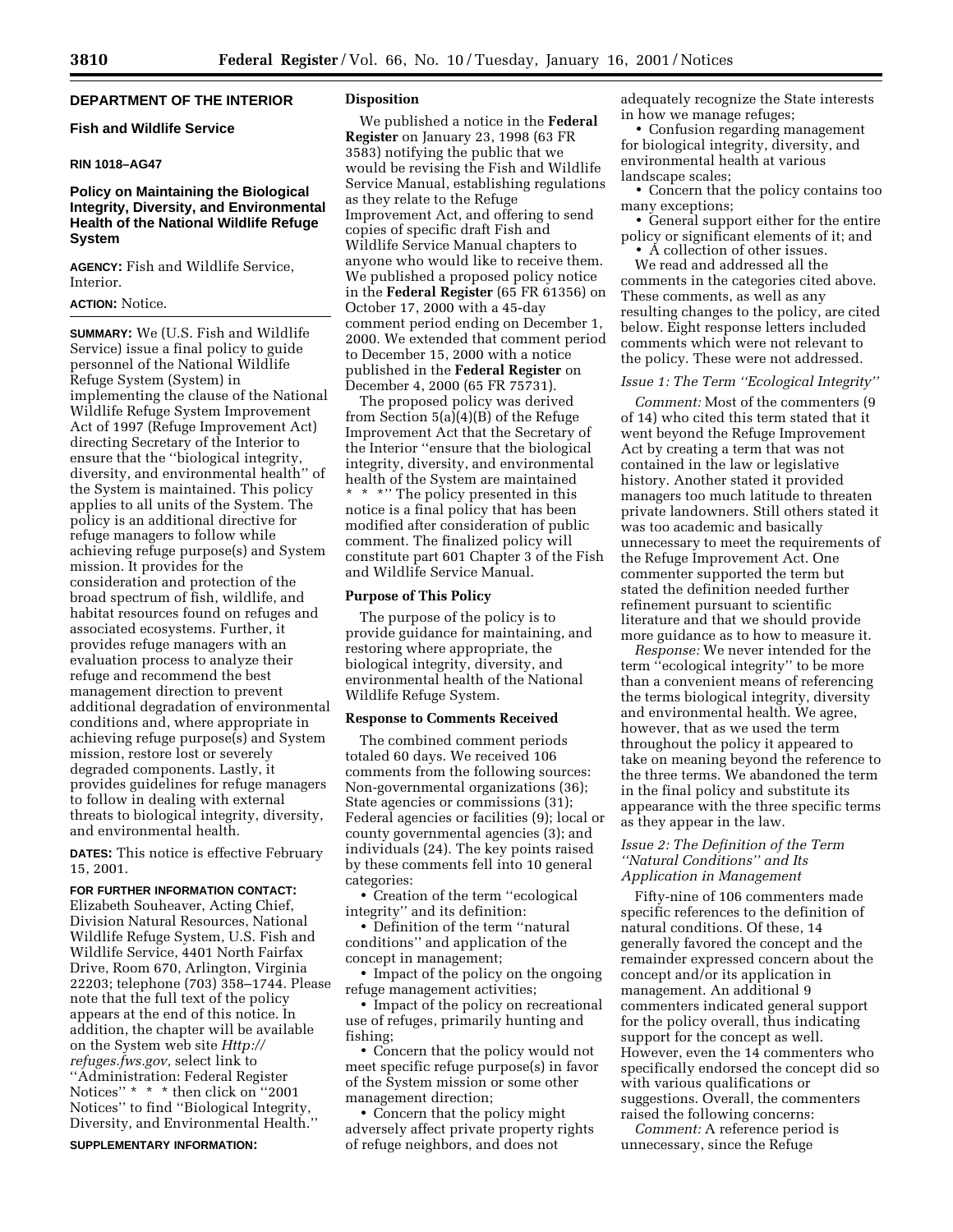Improvement Act merely requires us to maintain the biological integrity, diversity, and environmental health necessary to meet refuge purposes.

*Response:* We believe the use of a reference point is pivotal to compliance with the mandate of the Refuge Improvement Act to ensure the maintenance of biological diversity, integrity, and environmental health. To implement the Refuge Improvement Act mandate, we needed definitions for the three terms. We believe a reference period is a critical element in these definitions and thus critical to the assessment of current habitat and wildlife conditions.

*Comment:* A frame of reference from which to manage is a good idea, but as defined and proposed it is unworkable. Five commenters suggested referencing natural dynamics or processes rather than ''conditions;'' and four others suggested using ''historic range of variability'' instead of ''natural conditions,'' as the U.S. Forest Service has done in its ''National Forest System Land Resources Management Planning'' rule. Several who expressed general disfavor with the policy qualified their comments by suggesting they might accept a more historical reference period rather than a 1,000-year period. Several simply stated we needed something more flexible, achievable, and open to interpretation.

*Response:* In using the term ''natural conditions'' relative to a specific period (*i.e.,* 800 to 1800 AD), we chose an approach with scientific underpinnings very similar to those of the Forest Service. We attempted to go a step further, however, by assigning a specific frame of reference from which to work. Our intent in using the period was not to suggest a return to some particular community or habitat but, in fact, to reference something within the historic range of variability as found within that time frame. Section 3.14 of the draft policy noted that we are interested in the ''scale and frequency of processes,'' and managing or restoring a particular site could include any of a range of successional seres or stages that might have occurred on that site within the 1,000-year time frame. Notwithstanding, the way the draft policy presents this concept clearly created a catalyst for controversy among reviewers, and while nine commenters supported the concept with some variation, the great majority expressed strong concern. Thus, we agree that the term ''natural conditions'' and the implications for management in the framework we have described should be removed from the policy. Instead, we adopted the more general and open-ended term, ''historic

conditions,'' which we refer to as the condition of the landscape in a particular area before the onset of significant, human-caused change. See final policy Section 3.12. On that basis, we refined the definitions of biological integrity and environmental health to mean composition, structure and functioning of ecosystems ''comparable to historic conditions.'' The intent is to emphasize not a particular point in time, but the range of ecosystem processes and functions that we believe would have occurred historically.

As developed in the final policy, this ''historic'' framework incorporates those comments that suggested one simply reflect conceptually on what used to be on the landscape before it underwent major change. In this regard, we have reworded language to clearly emphasize the use of the historic perspective as a starting point for assessing the condition of the landscape, the potential for restoration of habitats where appropriate, and the recognition of irrevocable changes that may preclude or greatly limit restoration. We note that where restoration is impractical, the historic perspective, coupled with the refuge purpose(s) and the System mission, may suggest appropriate and useful habitat management alternatives.

*Comment:* The time frame to be used as a baseline for natural conditions was arbitrarily chosen and speculative. Managing for natural conditions as proposed is effectively managing for a 'snapshot'' in time.

*Response:* We chose the time frame of 800–1800 in keeping with the Refuge Improvement Act, and it was the result of professional judgment with a scientific basis. We began with two premises: (1) ''Integrity'' and ''health'' suggest nondegraded conditions, and loss of integrity and health constitutes degradation; and (2) Assessing current degradation requires a benchmark or standard from which to measure. Some stated that the benchmarks for a refuge should be the conditions at time of acquisition, but we viewed that as unacceptable since we acquire many refuges in already extremely degraded condition. The point is to have a benchmark against which to assess such condition and that information will provide some suggestion to a refuge manager regarding a management direction as they attempt to repair such degradation. For our benchmark in the draft policy, we carefully chose a roughly 1000-year time frame during which ecological science tells us we could have expected the full historic range of variability to have occurred within the plant communities which form the basis of habitats for wildlife

species. We intentionally chose a relatively modern starting point (800 AD) so as to preclude an argument for Pleistocene flora and fauna, and we carefully chose the end point to be somewhere between European settlement and the onset of the industrial era because that period marked the onset of significant and extensive change in landscapes within the continental United States. The period chosen was very recent in a geologic sense, yet encompassed a range of temperature extremes. This was critical since temperature is one of the most important factors determining ecological composition, structure, and functioning. Given the temperature extremes and time period, and the fact that virtually all modern vegetative communities are thought to have been established by then, 800 AD seemed a reasonable and objective choice to initiate the frame of reference. The relatively extensive and rapid environmental degradation so recognizable today began with the landintensive practices of pre-industrial European settlers, and accelerated rapidly with the onset of the industrial era. Thus, the period between European settlement and the onset of an industrial era presented an objective endpoint to the frame of reference we chose. However, we recognize the confusion and distraction that this time period has caused, and we have abandoned a specific time period in the final policy. We are now using a more open-ended reference to historic conditions (see Section 3.12 in the final policy).

*Comment:* Managing for natural conditions, however defined, precludes or preempts managing for specific refuge purpose(s) OR in a related vein, because purposes come first and often entail maintenance of highly artificial conditions, the policy becomes one of exceptions.

*Response:* Despite the many commenters who inferred otherwise, the draft policy was not intended to be a mandate for refuges to give up current management practices and return to ''natural conditions.'' (See Issue 3: Implications for Refuge Purpose(s) and System Mission below.) One of the difficulties of developing the proposed policy was reconciling the highly artificial and intensively managed nature of many refuges with the Refuge Improvement Act's mandate that we ensure the biological integrity, diversity and environmental health of such refuges. Given the historical needs and thus purpose(s) for which refuges were established, there are indeed a variety of management circumstances directing refuge management. This policy does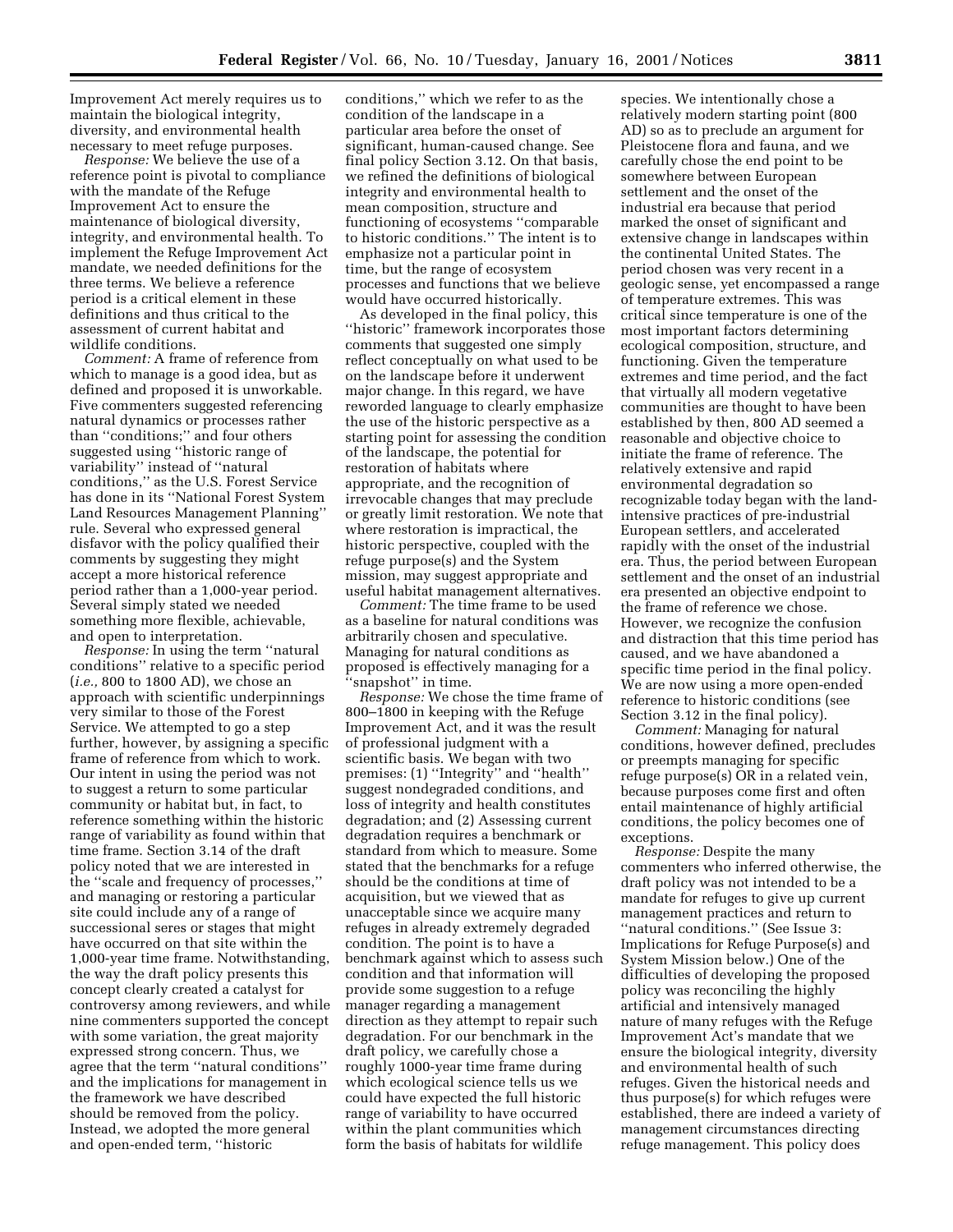not instruct managers to ignore refuge purpose(s). Rather, it says that when they select management actions that fulfill purpose(s), they should do so following as closely as possible the guidelines provided in this policy while still keeping their obligations to purpose(s) at the forefront. The final policy also emphasizes that much land on a refuge is not directly manipulated in pursuit of purpose(s) and thus managers often have much leeway to protect such tracts from further degradation and, where appropriate and feasible, to restore them as nearly as possible to communities and habitats that might reasonably be thought to have existed historically.

Ultimately, the final policy resolves much of this concern by using ''historic conditions'' rather than ''natural conditions,'' and by emphasizing the historical perspective as primarily a starting point for choosing management directions and strategies. Also, in the final policy, we have changed any language which might mistakenly be interpreted as directing a return to natural conditions as a management mandate.

*Comment:* There is no quantitative ecological data available for the 1,000 year reference period. Thus managers would often manage from speculative, often undocumented accounts, and would have nothing quantitative from which to measure progress towards objectives.

*Response:* Most ecological information is a mixture of quality and quantity, and information on natural conditions is likewise. For example, qualitative information includes which types of plant communities existed in an area during the frame of reference, while quantitative information includes acreage estimates for such plant communities. The final policy continues to provide managers with suggested sources for historic information. However, managers will make the final decisions for determining historic conditions based on sound professional judgment.

*Comment:* Natural conditions, as defined, are simply not attainable in today's highly altered landscapes, particularly on intensively managed refuges.

*Response:* The intent of the draft policy was not to attain or re-create natural conditions, but to use natural conditions as a frame of reference for maintaining existing levels of biological integrity (including natural levels of biological diversity) and environmental health. The final policy clearly states our intent to prevent further degradation from historic conditions of biological

integrity, diversity and environmental health. We indicate this in Section 3.7 D. of the final policy.

*Comment:* The policy discounts or ignores the role of humans, especially Native Americans, in shaping landscapes, and implies that there is no place for humans in modern landscapes restored to or managed for natural conditions.

*Response:* We see that the most natural, intact, and functioning systems are those that have not been impacted by extensive and intensive landscape alterations. Recognition of human impacts on the landscape demonstrates the difference between ecosystems functioning today versus those found prior to substantial landscape changes. We use this information to inform and encourage managers to reflect on the natural ecosystem functions and processes that are necessary to maintain or restore the most viable ecosystem function or processes, and especially those that are necessary to achieve refuge purposes and the System mission. Permanent human alterations to the landscape are a reality and may not be restored and must be managed to maintain the existing levels of biological integrity, diversity and environmental health.

#### *Issue 3: Implications for Refuge Purposes and System Mission*

*Comment:* We received several comments addressing concerns that this policy would have impacts on refuge purposes or affect the System mission. There were 17 comments that interpreted this policy as having a negative impact on refuge purposes; these ranged from some interpretations that this policy would replace refuge purposes to a concern that the policy does not clearly emphasize the priority of refuge purpose(s) over ecological integrity.

*Response:* In response, we changed the final policy Section 3.7 B. from ''Maintaining Biological Integrity of the System and Accomplishing Refuge Purposes,'' to ''Accomplishing Refuge Purposes and Maintaining Biological Integrity, Diversity, and Environmental Health of the System.'' Further, Section 3.7 B. clearly states the priorities for refuge purposes, System mission, and maintenance of biological integrity, diversity and environmental health.

*Comment:* One commenter felt that the Ecological Integrity Policy and Refuge Improvement Act should take precedence over, or replace refuge purpose(s).

*Response:* The fulfillment of refuge purpose(s) is a nondiscretionary statutory duty of the Service. However,

the law also requires that we ensure that the biological integrity, diversity, and environmental health of the System is maintained, and therefore, this is an additional duty which we must fulfill as we endeavor to achieve refuge purpose(s) and System mission.

*Comment:* We received one comment concerning discrepancies between System mission and refuge purpose(s) which inquired as to how often we evaluate and change refuge purpose(s).

*Response:* Typically, the fulfillment of refuge purpose(s) is consistent with achieving the System mission, but where there are exceptions, refuge purpose(s) take precedence. We evaluate refuge purpose(s) prior to any significant actions proposed on a refuge, but refuge purpose(s) do not change.

*Comment:* There were two comments that perceived a conflict between the statement that ''we may compromise the ecological integrity of a refuge for the sake of maintaining a higher level of ecological integrity at the System scale'' and the statement that ''conflicts will be resolved in a manner that first protects the refuge purpose(s).''

*Reponse:* This is a comparison of different issues. We have statutory obligations to fulfill refuge purpose(s) and to protect the biological integrity, diversity and environmental health of the System. Basically, the sentences are meant to convey that biological integrity, diversity and environmental health on an individual refuge may sometimes be compromised when a purpose requires alterations of the landscape to accommodate a broader System need (such as intensively managed feeding or resting areas for migratory waterfowl). In such a case, addressing the flyway needs of waterfowl provide diversity and integrity at a larger landscape.

*Comment:* Another comment was received expressing concern that promoting ecological integrity of the System might have impacts on ecological integrity for specific refuges.

*Response:* This is, in fact, the case as noted above. It may sometimes be necessary to compromise the biological integrity, diversity, and/or environmental health of a given refuge in favor of the greater resource needs at the System landscape scale. We will not, however, compromise the fulfillment of individual refuge purposes.

# *Issue 4: Impacts on Public Use, Especially Hunting and Fishing*

We received 34 letters that addressed the relationship between the draft policy and its relationship to public uses on refuges and public use as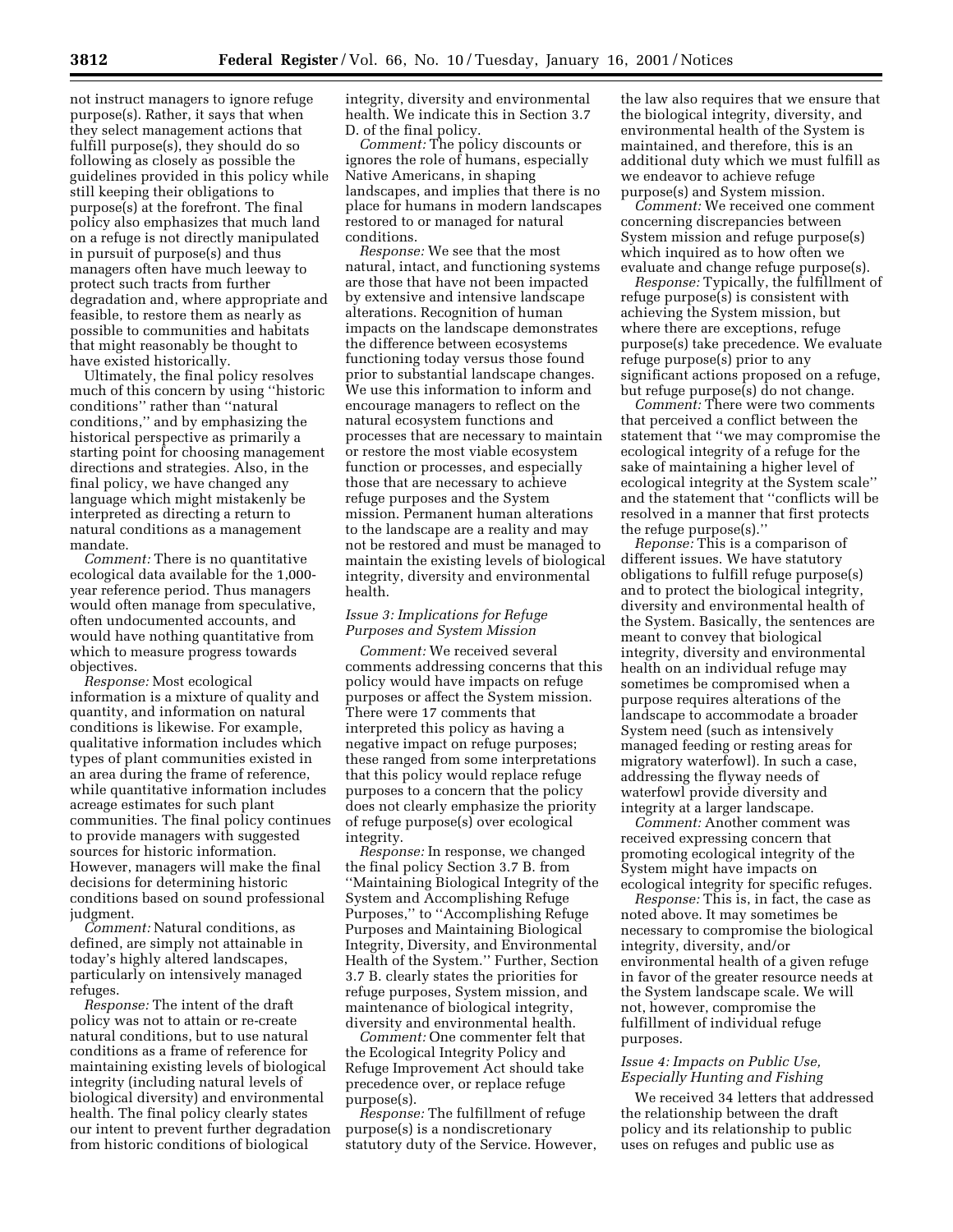mandated under Refuge Improvement Act.

*Comment:* More than half of these letters (17) were concerned that the policy, as drafted, would interfere with or eliminate hunting and fishing on refuges while another 13 letters were concerned that this policy would affect or find all public uses incompatible with ecological integrity.

*Response:* We did not write the draft policy with the intent or direction to eliminate hunting, fishing, or other priority public uses recognized by the Refuge Improvement Act. This draft policy rarely mentions public use, but where it does, the purpose is for refuge managers to consider impacts on wildlife and habitat (*i.e.,* biological integrity, diversity, and environmental health) when implementing public uses. The authority for this draft policy is the Refuge Improvement Act, which also clearly identifies hunting and fishing as priority public uses. Section 2.(6) of the Refuge Improvement Act states, ''When managed in accordance with principles of sound fish and wildlife management and administration, fishing, hunting \* \* \* in national wildlife refuges have been and are expected to continue to be generally compatible uses.'' In order to clearly address concerns over priority public uses, we have added Section 3.7 G. ''Principles Underlying This Policy, Public Use'', to the final policy. A summary of this section is as follows: The Service reiterates the importance of the public being able to utilize refuges for those priority public uses, including hunting and fishing. The six priority wildlife-dependent public uses identified in the Refuge Improvement Act are generally not in conflict with management for the biological integrity, diversity, and environmental health when compatible with refuge purpose(s). Restoration of historical landscapes as they appeared prior to significant disturbance does not generally mean exclusion of visitors. But we direct refuges to use spatial or temporal zoning to manage public visitation in a way that it complements efforts to protect and, where appropriate, restore historic habitats and wildlife populations. In addition, fishing programs on refuges will not be terminated in pursuit of biological integrity, diversity, and environmental health because managed fishing programs on refuges do not impact fish population viability.

*Comment:* A few letters specifically question the relationship between ecological integrity and compatibility determinations used for permitting hunting and fishing.

*Response:* We determine compatibility of a priority public use on a refuge by comparing that use to the purpose of the refuge and the mission of the System. If we determine a use to be compatible, then we facilitate it. However, that does not preclude administration of those public uses in such a way as to promote biological integrity, diversity, and environmental health, and the Refuge Improvement Act directs managers to do so. In such cases, a refuge may carefully plan the location, size, and use of structures for an environmental education program, for example, perhaps adopt hunting regulations (*e.g.,* antlerless deer hunts) more restrictive than those of a respective State. Because the use of the words ''conflict with'' confused this issue, we have deleted the sentence that contains it.

*Comment:* There also were a few letters that felt the policy will find public use structures such as boardwalks, roads, observation towers, and similar facilities in conflict with ecological integrity. The draft policy says that ''Where feasible, we also pursue ecological integrity by eliminating unnatural biotic and abiotic features and processes not necessary to accomplish refuge purposes.''

*Response:* The purpose of this section of the policy is for managers to consider ways to minimize impacts on biological integrity, diversity, and environmental health when planning structures and facilities by placing them in the most suitable location to allow quality public use while still ensuring biological integrity, diversity, and environmental health.

*Comment:* A few letters thought that hunting, fishing and trapping should not be permitted on refuges because they interfere with ecological integrity, while one letter wanted "trapping" added to Section 3.14 where hunting and fishing are encouraged in cooperation with State fish and wildlife management agencies.

*Response:* The six priority wildlifedependent uses are given special status by the Refuge Improvement Act, which specifically recognizes hunting, fishing, wildlife observation, photography, interpretation, and environmental education. Refuges must facilitate these uses when compatible. The Refuge Improvement Act does not similarly recognize trapping.

# *Issue 5: Implications for States and Other Partnerships*

*Comment:* Various States commented that the policy should place emphasis on cooperation and coordination with

States in the management of wildlife populations on refuges.

*Response:* Strong partnerships with the respective States are an essential part of all refuge planning and management, including the maintenance of biological integrity, diversity, and environmental health of refuges. We encourage and expect managers to forge effective partnerships with States through cooperation and coordination in the management of wildlife habitats and populations found on refuges. We have changed the language in the final policy, Section 3.14, to more clearly state this expectation.

# *Issue 6: Implications for Private Property Rights*

*Comment:* Several commenters were concerned that the policy was not mindful of the property rights of others and encouraged managers to seek resolutions to problems injuring resources on refuges through litigation.

*Response:* We changed Section 3.20 of the final policy to emphasize that the preferred course of action for managers in cases of injury to refuge resources from outside sources is first to seek cooperative resolution to such conflicts through neighborly discussion, negotiation, and consultation. This includes working with State or local agencies and other third party interests to seek solutions of mutual satisfaction. The revised policy offers several steps for a manager to take in this regard. Ultimately, however, and with full respect of private property rights, we recognize our responsibility to protect the property and resources of the American public, and state the responsibility to do so.

# *Issue 7: Implications for Wildlife and Habitat Management on Refuges*

*Comment:* We received many comments which expressed concern about the role of active management on refuges under the proposed policy. These comments noted that active management is often necessary to achieve refuge purpose(s). Some felt management for natural conditions basically implied an absence of management and would, therefore, conflict with achieving refuge purpose(s). Comments also noted that numerous refuges are located in highly altered landscapes where active management is needed to maintain wildlife values of the refuge. A few comments identified that active management actions are required to maintain desirable wildlife populations where habitats surrounding the refuge have been degraded.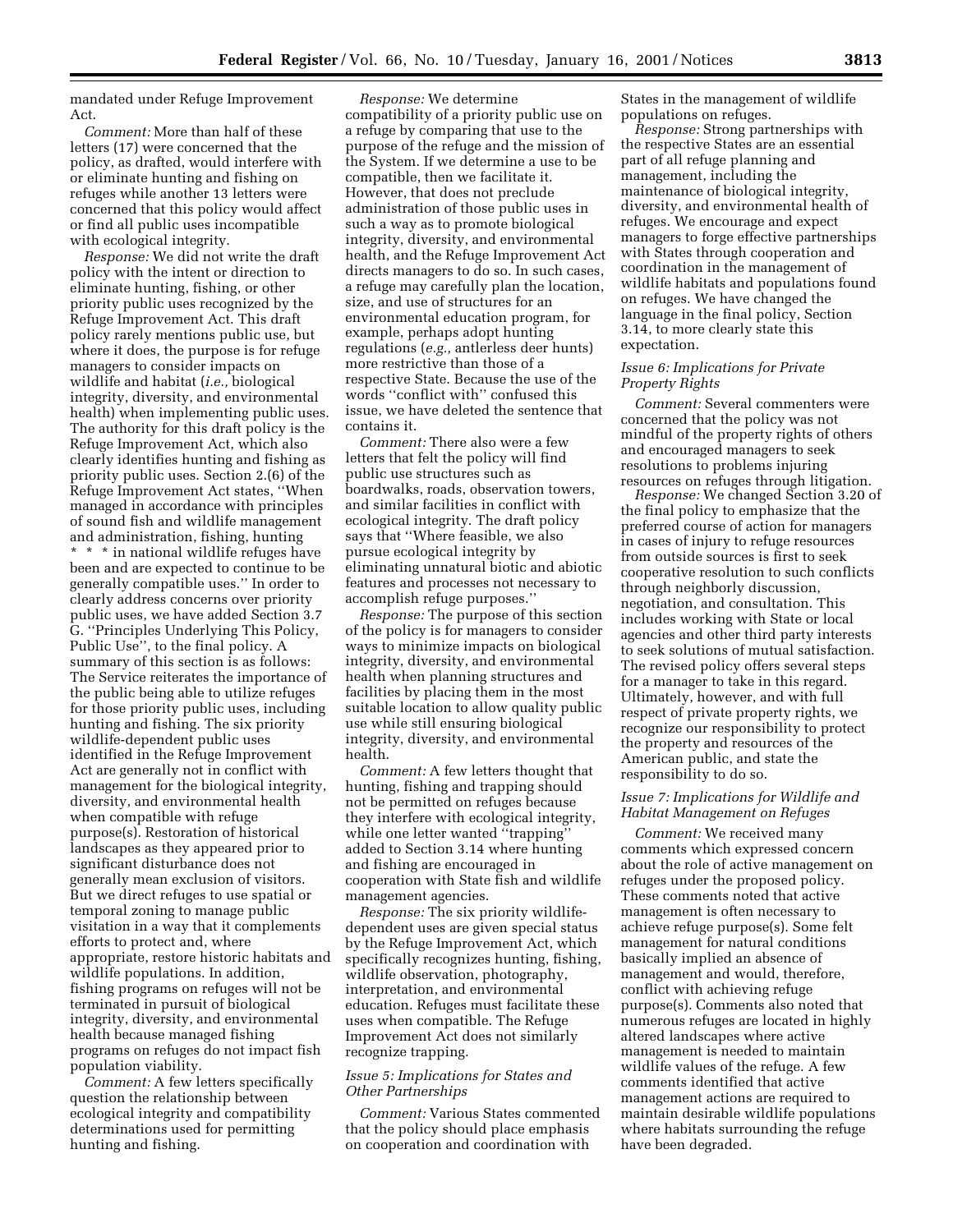*Response:* We acknowledge that active management is often critically important to achieve refuge purpose(s). We also acknowledge that at some refuges very intensive management actions are required to maintain high densities of some wildlife species. We will continue active management where needed. However, we will evaluate management practices on all refuges to ensure that we take appropriate management action to achieve refuge purpose(s), while at the same time addressing the guidelines identified in the final policy.

*Comment:* Numerous comments noted that identifying ''natural conditions'' during the time period 800 AD to 1800 AD and then managing for conditions identified during that period was inappropriate and was contrary to Service mandates to achieve refuge purpose(s) which necessitate active management.

*Response:* As noted throughout the policy and in above responses to comments (see Issue 3: Implications for Refuge Purpose(s) and System Mission), nothing in this chapter places management for biological integrity, diversity, and environmental health above refuge purpose(s). However, we still need a reference period to assess the condition of a refuge and to provide a management perspective. In the final chapter, we propose to use historic conditions to assess the status of refuges in relation to conditions present before man substantially altered the landscape. We will use this historic reference to identify appropriate ranges of habitats that may occur at a refuge, which species of wildlife should occur, and what processes that shaped these habitats still exist. We will maintain processes which are still extant. We will mimic processes which no longer exist or have been altered in our management actions or, where appropriate and feasible, restore them if possible. Due to the highly altered landscapes in which many refuges exist, we acknowledge that extensive active management actions are required to mimic these natural processes to achieve refuge purpose(s). We also acknowledge that numerous refuges have been so drastically altered that it may be infeasible to restore the historic conditions of biological integrity, diversity, and environmental health.

*Comment:* Other commenters were concerned that the extent and types of active management were left too much to the discretion of the Refuge Manager. They felt that such discretion would lead to inconsistencies in refuge management practices.

*Response:* The Refuge Manager is the first line manager responsible for all aspects of management of a refuge. The Refuge Manager is the individual most knowledgeable about conditions at each refuge. It is the manager's responsibility to identify appropriate management for the refuge. However, we acknowledge that inconsistencies do occur. To minimize this concern, we have instituted numerous review and approval processes for what managers propose. Examples of these review and approval processes are refuge management plans, Comprehensive Conservation Plans, National Environmental Policy Act guidelines, Endangered Species Act, Section 7 regulations and guidance, and individual refuge program reviews. All of these require some form of Regional Office oversight and/or public input and comment.

*Comment:* A few comments were concerned that refuges should not manage for natural densities, age structures, and sex ratios of large ungulates and other fish and wildlife populations mainly because this may not be in keeping with State management objectives and or may not be feasible.

*Response:* The final policy directs refuges to work cooperatively with the States devising appropriate harvest strategies to achieve these objectives, recognizing that the refuge management objectives may differ from those of the State. In such cases, refuges may implement regulations more restrictive than those of their respective States in pursuit of more natural sex and age structures. We will not take such actions without consulting State fish and wildlife management agencies.

*Comment:* A few comments identified concerns for public health, related to natural production of insects which are vectors of disease. It was proposed that management of vector populations should be included in this policy in a manner that is consistent with protection of the natural resources that exist within the refuge.

*Response:* We also are very much concerned about threats to human health. However, our mandate is to manage for ''Wildlife First,'' and in numerous situations management to eliminate or reduce insect vectors will adversely impact the quality of food chains and wildlife habitats at a refuge, so we intend to continue to follow our current policy of taking action to reduce vector populations only when needed to address a Declared Human Health Emergency. We are working with agencies responsible for vector control to identify vector management practices,

which we can use on refuges while not compromising the purpose(s) of the refuge or System mission. In emergency events, such as a Declared Human Health Emergency, the Service and responsible agencies will work together to address these situations.

*Comment:* One comment addressed the need to introduce large predators to maintain some wildlife populations.

*Response:* We agree that predators are an important component of System biological integrity and diversity. To this end, we have undertaken programs to reintroduce predators to some refuges where this action is feasible. At other refuges, efforts are being made to maintain declining populations of some predatory species. Where introductions of large predators may be feasible at a refuge, we would undertake a thorough public scoping process to identify how this action may impact local communities. In cases where key predator species cannot be feasibly reintroduced, we may employ management practices, including hunting programs, to both provide recreational opportunity and improve biological integrity by maintaining natural densities of certain wildlife prey species.

#### *Issue 8: Implications of Policy at Different Landscape Scales*

*Comment:* There were 12 letters that raised issues of scale and the definitions and references to landscapes.

*Response:* Use of the term ''local landscape'' in the draft policy caused some confusion among these commenters. We intended the term to describe the refuge and its immediate surroundings. In the final policy, we dropped the ''landscape'' part of the term and use ''local scale'' or ''refuge scale'' to refer to a refuge and the area around it.

*Comment:* The majority of other comments on this issue related to how integrity will be maintained at various scales.

*Response:* It is important to stress that this policy does not authorize or suggest that refuge staff will manage lands outside their boundaries. However, it does provide clear direction that refuge managers must examine the context of their management actions at the refuge scale and all scales up to the international scale. Within each refuge there is a certain amount of biological diversity, integrity, and environmental health that contribute to these conditions at a local scale. However, as part of larger systems, each refuge must examine its contributions to objectives that have been developed at larger scales through initiatives such as the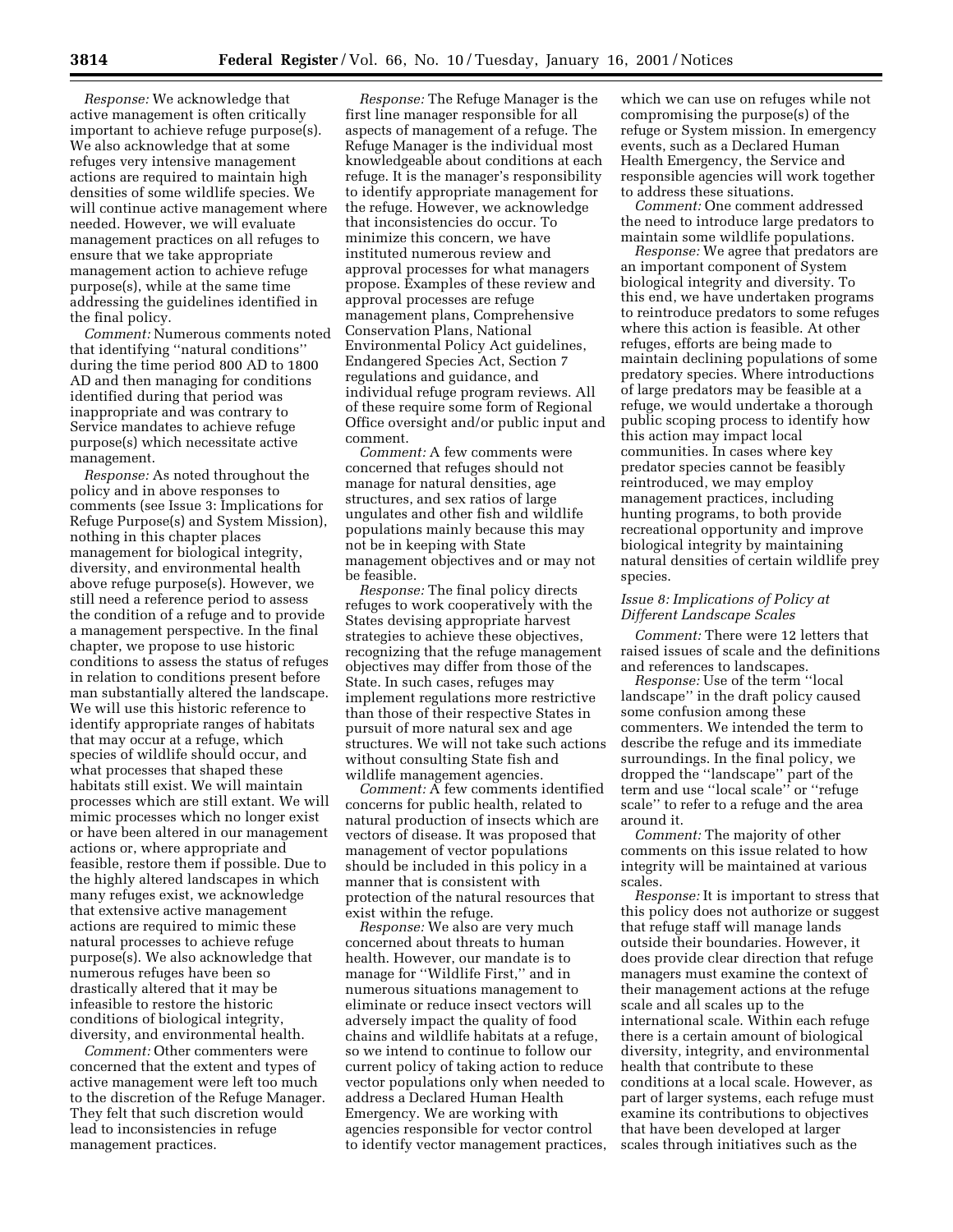North American Waterfowl Management Plan or Partners in Flight. Refuges must continually reassess their contributions in light of new information and new initiatives, such as the North American Bird Conservation Initiative. As noted throughout the policy, refuges must seek to identify their most important contributions to these higher levels. Sometimes this will mean sacrificing biological diversity and integrity at the local scale in order to contribute to diversity at a larger scale, while at all times managing for refuge purpose(s).

*Comment:* Two reviewers asked for definitions of landscapes within which refuges will operate.

*Response:* There is no single answer to this question. Refuges operate at many different scales, and landscapes are not always defined the same way. For example, we develop our ecosystem teams within major watersheds, while Bird Conservation Regions of the North American Bird Conservation Initiative are defined using ecoregions developed by the Commission for Environmental Cooperation. The continual challenge for refuge managers is to achieve refuge purpose(s) while evaluating the refuge's most significant contributions to regional, national, and international goals and objectives.

*Comment:* One reviewer observed that the System is not an ecological system.

*Response:* This is true. It is a System of lands that is administratively bound together and for which the Refuge Improvement Act has set certain standards for management. While not all refuges are connected ecologically, many refuges are, particularly those located along migratory bird pathways. This policy directs those refuges that are connected ecologically to examine their roles in the context of purpose(s), but also in the context of maintaining, and when appropriate, restoring biological integrity, diversity, and environmental health at all levels. In doing so, all refuges contribute to the maintenance of biological integrity and diversity, and environmental health, of the System.

#### *Issue 9: Other Issues*

Sixty-two commenters raised numerous ''other'' issues and concerns in addition to those major categories addressed above. Typically, any given concern was addressed by perhaps 10 or fewer commenters. We group these as ''other'' issues and address them below:

*Comment:* Seven commenters raised the concern that the policy will have a profound effect on local tax bases, local economies, and property rights through land protection and acquisition. They expressed fears about land acquisition and managers pursuing civil action

against neighbors whose actions damage refuge resources. Three felt the policy constitutes a significant Federal action under NEPA and requires an environmental impact statement.

*Response:* We feel these fears are ungrounded. The policy will not accelerate the rate of land acquisition within the System. The policy creates no new authorities for refuge managers, nor do we expect it to create significant new conflicts among managers and private landowners. On the contrary, it emphasizes partnerships and similar cooperative avenues to resolve conflicts (See Issue 6: Implications for Private Property Rights). Section 3.20 of the final policy emphasizes that we will take any resolution of conflicts with full respect of private property rights. We will follow NEPA guidelines when refuge managers implement this policy in refuge Comprehensive Conservation Plans, compatibility determinations, and other interim management plans.

*Comment:* The definition of ''sound professional judgment'' is unnecessary or goes beyond the Refuge Improvement Act. Seven commenters made these remarks, including one who believed the concept of allowing individual managers to interpret management needs was unsafe because of their different backgrounds and biases. Another believes the policy should incorporate more oversight of refuge managers to address this concern and let comprehensive conservation planning (CCP) teams make judgments. Another wanted to know who a refuge manager might consult with outside the Service in making management decisions.

*Response:* We deleted the term ''sound professional judgment'' from the definitions of the final policy because we already defined it in the Compatibility chapter (see 603 FW 2). We maintained the term as integral to the final policy, which we believe is in keeping with the Refuge Improvement Act. We concur that refuge managers will make different interpretations of management needs in different situations, and there is value to group processes. However, we must still empower refuge managers to make the decisions inherent to administering a refuge. The refuge manager is the individual with the most holistic, onthe-ground knowledge of the circumstances surrounding management operations. It is typical for refuge managers to maintain close working relationships with State agencies, neighboring landowners, academics, conservation organizations, and/or local government, many of whose concerns are addressed in choosing management direction.

*Comment:* The policy is not properly presented in the context of the Refuge Improvement Act and other policies. Six commenters stated the policy inappropriately elevates the Refuge Improvement Act's mandate to ''ensure

\* \* \* biological integrity, diversity and health'' above thirteen other directives found in Section 5 of the Refuge Improvement Act. Some also felt we should explain how the policy will be interpreted in the context of other Service policies.

*Response:* The policy on biological integrity, diversity, and environmental health is a new policy which has not previously existed in other forms. We already address virtually all other directives of the Refuge Improvement Act in some form in existing policies, which we are updating as necessary to incorporate these directives. The policy is not intended to elevate biological integrity, diversity and environmental health above the other directives, though we do believe and state in Section 3.7 A. of the final policy that biological integrity, diversity and environmental health are ''intrinsic and high priority components of wildlife conservation'' and thus important to the ''Wildlife first!'' principle.

*Comment:* Two comments voiced the concern that we provide no direction for measuring and evaluating results.

*Response:* We provide ample guidance on management through goals and objectives and adaptive management in 602 FW 1–4 (policies related to comprehensive conservation planning) and the related Writing Refuge Management Goals and Objectives: A Handbook. Section 3.19 B. of the final policy specifies that we will develop goals and objectives for maintaining biological integrity, diversity, and environmental health into Comprehensive Conservation Plans.

*Comment:* Eight commenters expressed some variation of ''The policy is unfocused, ambiguous, not achievable, and a catalyst for litigation.''

*Response:* We feel the various changes to the policy incorporating such comments (*e.g.,* use of ''historic conditions'' rather than ''natural conditions,'' modification of the frame of reference, etc.) have addressed this concern by simplifying and focusing the language.

*Comment:* One commenter held the view that this policy is unnecessary.

*Response:* We disagree based on the Refuge Improvement Act mandate.

*Comment:* One commenter commented on the use of prescribed fires and wildfires \* \* \* that the policy might result in greater use of prescribed fire as a management tool, and noted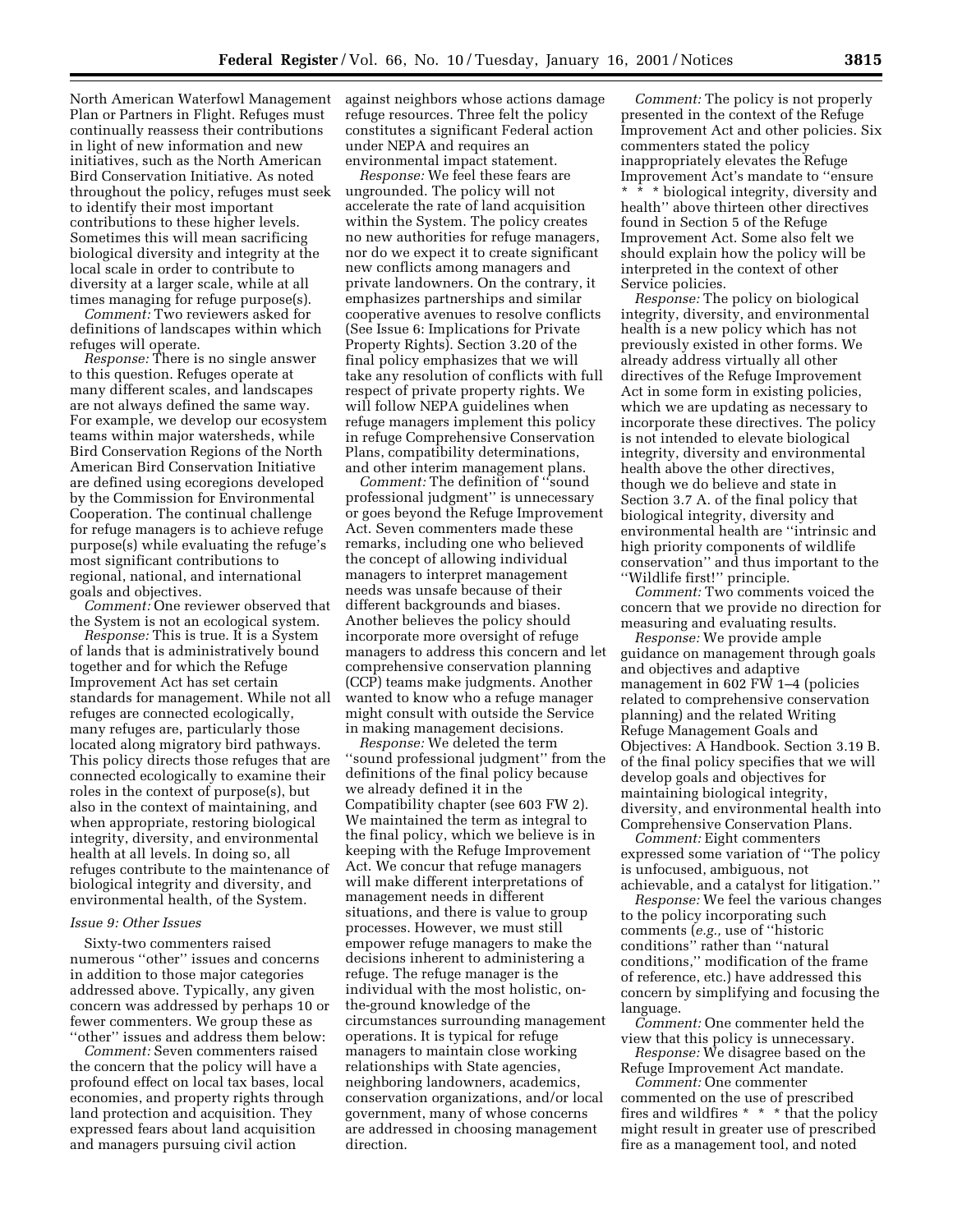that use of fire must include consideration of air quality impacts.

*Response:* Fire is already a much-used and significant management tool on refuges, and we do not anticipate a marked increase in its use as a result of this policy. Coordination of controlled burns with State air quality agencies is standard procedure for refuges, and that will not change under this policy.

*Comment:* One commenter stated we should avail ourselves of new technology, regardless of whether it mimics nature.

*Response:* We disagree that all new land management technology is appropriate for refuges. We encourage refuges to utilize the tools that are available and most efficient for accomplishing refuge objectives while remaining in compliance with existing policy.

*Comment:* One commenter held the view that the policy ''second guesses'' nature by promoting the creation of natural disasters like floods and fires.

*Response:* The policy promotes mimicking the results of such disasters through the application of prescribed fires and moist soil management. It does not advocate creating them on historic scales.

*Comment:* How do we deal with native but nonindigenous species that utilize the ''artificial'' habitats created by much of traditional refuge management? Two commenters noted that such species now utilize niches created in habitats that did not exist historically.

*Response:* We often create such habitats on refuges in order to accomplish a refuge-specific purpose (*e.g.,* creation of marsh habitat where none previously existed). As noted in various places throughout the draft and final policies, actions taken in pursuit of purpose(s)—and by implication the results of those actions—(*e.g.,* the population of new habitats by species which do not previously occur in an area) take precedence over any conflicting elements of this policy.

*Comment:* We received one comment that the Endangered Species Act is minimized in the policy and not elevated above other refuge priorities.

*Response:* We recognize several statutes, including the Endangered Species Act, that provide direction for management of national wildlife refuges. We expect refuge managers to follow all relevant environmental compliance statutes in the execution of this policy.

*Comment:* One commenter voiced the concern that Section 3.10 unnecessarily references ''evolution'' as part of the natural processes on refuges.

*Response:* We disagree because it does not detract from the policy, and we feel that it is relevant.

*Comment:* Relationship to the ''Wildlife First!'' principle: Four commenters addressed the relationship between biological integrity, diversity and environmental health and the ''wildlife first'' mandate of the Refuge Improvement Act. One wanted the ''wildlife first'' idea removed in favor of public uses. Others agreed with the ''wildlife first'' principle, but not to the diminution of public use.

*Response:* This would be in conflict with the purpose and mission of refuges and the Refuge Improvement Act that clearly place wildlife and habitat as the first priority on refuges. These concerns were addressed in the above section on public use (Section 6: Impacts on public use, especially hunting and fishing).

*Comment:* One commenter voiced the concern that the policy attempts to nullify important elements of the Alaska National Interest Lands Conservation Act (ANILCA), referencing two elements of the draft policy that seemed to imply this. First was the draft policy's heavy emphasis on ''natural conditions,'' which the commenter interpreted as a ''back to nature policy.''

*Response:* While we believe the commenter misinterpreted the draft policy, we nevertheless abandoned the concept of ''natural conditions'' in favor of the more appropriate and open-ended ''historic conditions'' and clarified the way this frame of reference would be utilized in management. Second, the commenter felt the draft policy was anti-public use, and thus in opposition to ANILCA. We have clarified this by adding ''recognizing public use as an underlying principle of biological integrity, diversity and environmental health'' in Section 3.7 G. of the final policy. That section emphasizes the appropriateness of public use on refuges and clarifies the relationship between public use and biological integrity, diversity, and environmental health. In any case, Section 9 of the Refuge Improvement Act explicitly reiterates support for ANILCA by noting that any conflicts between the two Acts will be resolved in favor of ANILCA. The present policy cannot override the statutory language.

*Comment:* One commenter felt the biological integrity discussion is inadequate. Section 3.10A. of the draft policy should be expanded to include the ''natural functioning of ecosystems'' and the ''spatial distribution of species within a landscape'' and should also ''incorporate ecosystem service provided by fully functioning natural ecosystems.''

*Response:* We feel our discussion in the final policy implicitly and adequately includes these concepts as written. The same commenter felt we should recognize the value of recolonization by native species over physical reintroductions of such species. We concur with the commenter and favor recolonization where source populations are available; however, where no such source is available, we advocate reintroduction.

*Comment:* The policy needs to be simplified.

*Response:* We concur and incorporated significant changes into the final policy to accomplish this. Most notably, we modified the definition of ''natural conditions'' to ''historic conditions'' and deleted extensive sections of text in support of natural conditions. We simplified related definitions, and we added language to clarify the relationships among refuge purpose(s), public use, and ''biological integrity, diversity, and environmental health.''

*Comment:* What are the ramifications regarding State water rights, as well as State and local flood control projects? One commenter inquired as to how the policy might direct a manager to address water development upstream of a refuge that diverted water from a refuge. On a similar but opposite note, another commenter was concerned the policy would not allow diversion of flood waters onto refuges should the need arise as part of a local flood control effort.

*Response:* Nothing in either the draft or final policies is meant to suggest we will attempt to override or change the legitimate existing water rights of any party. However, if the actions of any party impinge on our legal water rights, we will take action to defend those rights as necessary. We expect refuge managers to review all controlling legal authorities, including appropriate statutes, establishing purposes, relevant Service policy, binding contracts and other legal considerations before entering into agreements regarding flood control and related issues. The present policy will not alone determine a course of action here, but rather the sum of all such considerations. Managers will undoubtedly take such action only in close consultation with their Regional solicitor.

*Comment:* In a comment concerning draft policy's emphasis of on-refuge research over off-refuge research, one letter believed Section 3.7G. (''Adaptive Management'') of the draft policy inappropriately emphasized on-refuge research, and noted research off-refuge has value as well.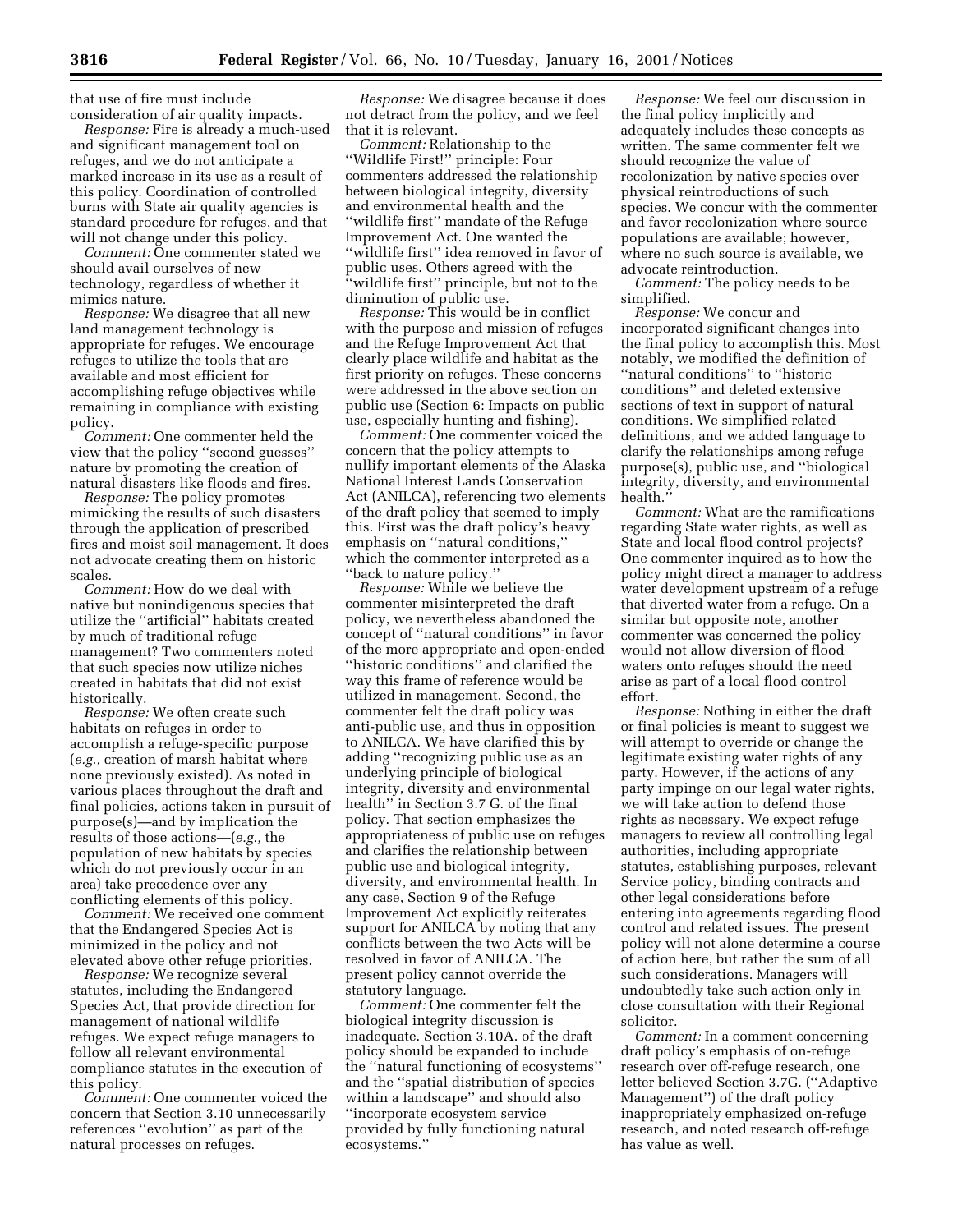*Response:* We concur; however, in the final policy, we abbreviated the discussion of ''Adaptive Management'' and removed the references to research and other specific elements in the interest of brevity, so the question is moot.

*Comment:* Refuges should manage for as many species as possible once purposes are met. One commenter felt Section 3.11 of the draft policy should permit the introduction of as wide an array of species as possible on refuge, specifically any species that is in decline, whether or not it is listed.

*Response:* We disagree. Such an approach would produce diffuse and unfocused management, as well as defeat the intent of the present policy. Threatened and endangered species provide a clear, statutory responsibility not present with nonlisted species.

*Comment:* Several commenters felt that the draft policy ignored the role of humans in the ecosystems.

*Response:* Neither the draft nor final policy ignores the role of humans, but both imply that prior to European settlement and subsequent industrialization of the United States, humans existed in a somewhat steady state with the environment. While they indeed had a effect, smaller and more dispersed populations and lack of mechanized technology produced more of a harmony than we see today. The policy addresses the significant changes to landscapes that have occurred since European settlement.

*Comment:* One commenter felt the policy ignored ongoing significant ecological phenomena like glaciers.

*Response:* Section 3.14 of the draft policy states that we do not attempt to ''correct'' natural phenomena like volcanic eruptions and naturally impounded water. Both the draft and final policies recognize natural processes throughout without regard to scale.

*Comment:* One commenter felt that biological integrity, as the draft policy defines it, is not a major component of wildlife conservation.

*Response:* We disagree based on best available science.

*Comment:* Two commenters felt the policy should include a planning element to assure refuges address the practical considerations of meeting their purposes in the face of changing future conditions or to examine ways to balance the various management alternatives open to refuges under this policy.

*Response:* Other Service policies on comprehensive conservation planning (see 602 FW 1–4) provide a process for incorporating and reconciling refuge

purposes with the requirements of this policy.

*Comment:* Several commenters expressed concern that refuges do not have adequate staff or funds to meet the requirements of this new policy. One felt the policy will distance staff from their basic, more important administrative functions.

*Response:* We believe such concerns reflect a misinterpretation of the policy. In some regards, managing pursuant to this policy may require more staff, funds, or planning time; however, other changes in management philosophy, direction, or strategies will reduce staff and funds being expended on existing efforts. We also believe implementation of this policy is integral to the basic administration of a refuge.

*Comment:* The System's contribution to conservation should be that of a laboratory and teaching facility rather than conservation area. One commenter suggested wildlife can only be ''saved'' on private lands, so refuges should be dedicated to research, teaching, and extension.

*Response:* We believe this view to be counter to statutory mandate for the System found in the Refuge Improvement Act, as well as contrary to the long history and institutional culture of individual refuges and the System overall. Virtually all refuges are facilities for research, teaching, and outreach; but they also fulfill a vital conservation role among the broad mosaic of wildlife and habitat conservation efforts throughout the United States.

*Comment:* Thirteen commenters suggested we either withdraw the policy altogether or else withdraw it unless we incorporate significant changes.

*Response:* The final policy incorporates significant revisions that were meant to address the extensive concerns voiced about natural conditions, public uses, and partnerships with States and private landowners. Given this, we feel the policy merits publication.

*Comment:* Issues not relevant to the policy: Many reviewers, while addressing various aspects of the policy, expressed concerns such as tribal rights, taking of endangered species, refuge funding and administration, etc.

*Response:* We do not believe these concerns were applicable to the policy.

#### *Issue 10: General Support*

Nineteen commenters expressed general support of the draft policy as written, although 12 individuals qualified their support in various ways, suggesting different treatment of ''natural conditions,'' more specifics on

public use, more clarity or language, etc. These supportive respondents were from a cross section of categories: four Federal agencies, five State agencies, four environmentally-oriented, nongovernmental organizations, one sportsman's group, two academics, and three private individuals. One additional State natural resource agency specifically supported Section 3.7F. ''Wildlife and Habitat Management.'' Additionally, several commenters specifically supported our proposal to manage ungulate populations for natural sex and age structure.

Supportive comments included the following: "\*  $*$  \* the draft policy was well written and understandable;''  $\lq \lq \lq \lq \lq \lq \lq$  \* it establishes new and overdue philosophy;'' ''\* \* \* it promotes wildlife first and active management when necessary;'' ''\* \* \* it ensures consistency;'' ''\* \* \* it is flexible;'' ''\* \* \* it is scientifically credible and balanced;" "\* \* \* it promotes landscape-scale conservation by allowing refuges to manage for habitats lost in other parts of the landscape, it allows for maintenance of a variety of habitat stages;" and "\* \* \* it promotes cooperation with States, and it will help refuge managers implement the Refuge Improvement Act.''

One supportive reviewer suggested that we expand the summary and clarify it to ensure that we emphasize the most important aspects of the policy. We revised the summary to incorporate this and other comments. Two reviewers suggested that the draft policy deals effectively with deer management issues. Two reviewers mentioned concerns about implementation but otherwise expressed general support.

#### *Issue 11: Extension of Comment Period*

*Comments:* Fourteen letters were received requesting an extension of the comment period, from 45 to 120 days. Four made open-ended extension requests, *i.e.,* with no extension period specified.

*Response:* We extended the period by 15 days, for a total comment period of 60 from the date of first publication. The text of the final policy follows:

#### **Fish and Wildlife Service**

#### **National Wildlife Refuge System**

Refuge Management—Part 601 National Wildlife Refuge System

Chapter 3—Biological Integrity, Diversity, Environmental Health 601 FW 3

# *3.1 What Is the Purpose of This Chapter?*

This chapter provides policy for maintaining, and restoring where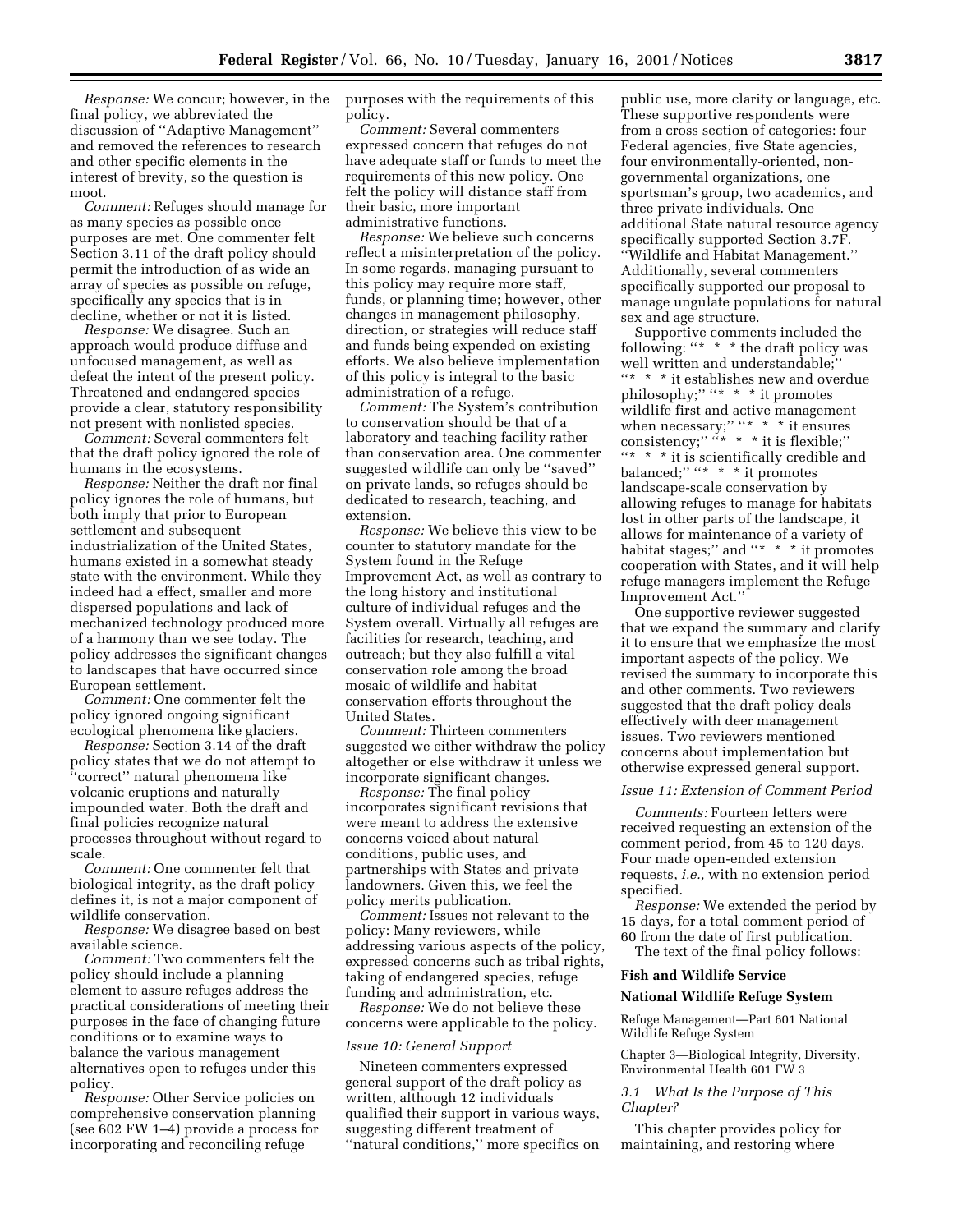appropriate, the biological integrity, diversity, and environmental health of the National Wildlife Refuge System.

*3.2 What Is the Scope of This Policy?*

This policy applies to all units of the System.

### *3.3 What Is the Biological Integrity, Diversity, and Environmental Health Policy?*

The policy is an additional directive for refuge managers to follow while achieving refuge purpose(s) and System mission. It provides for the consideration and protection of the broad spectrum of fish, wildlife, and habitat resources found on refuges and associated ecosystems. Further, it provides refuge managers with an evaluation process to analyze their refuge and recommend the best management direction to prevent further degradation of environmental conditions; and where appropriate and in concert with refuge purposes and System mission, restore lost or severely degraded components.

*3.4 What Are the Objectives of This Policy?*

A. Describe the relationships among refuge purposes, System mission, and maintaining biological integrity, diversity, and environmental health.

B. Provide guidelines for determining what conditions constitute biological integrity, diversity, and environmental health.

C. Provide guidelines for maintaining existing levels of biological integrity, diversity, and environmental health.

D. Provide guidelines for determining how and when it is appropriate to restore lost elements of biological integrity, diversity, and environmental health.

E. Provide guidelines to follow in dealing with external threats to biological integrity, diversity, and environmental health.

*3.5 What Are Our Authorities for This Policy?*

A. National Wildlife Refuge System Administration Act of 1966 as amended by the National Wildlife Refuge System Improvement Act of 1997, 16 U.S.C. 668dd–668ee (Refuge Administration Act)

The authority for this policy is the National Wildlife Refuge System Administration Act of 1966, as amended by the National Wildlife Refuge System Improvement Act of 1997, 16 U.S.C. 668dd-668ee (Refuge Administration Act). Section  $4(a)(4)(B)$  of this law states that ''In administering the System, the Secretary shall \* \* \* ensure that the

biological integrity, diversity, and environmental health of the System are maintained for the benefit of present and future generations of Americans \* \* \*.'' This is one of 14 directives to the Secretary contained within the Refuge Administration Act.

#### *3.6 What Do These Terms Mean?*

A. *Biological diversity.* The variety of life and its processes, including the variety of living organisms, the genetic differences among them, and communities and ecosystems in which they occur.

B. *Biological integrity.* Biotic composition, structure, and functioning at genetic, organism, and community levels comparable with historic conditions, including the natural biological processes that shape genomes, organisms, and communities. C. *Environmental health.*

Composition, structure, and functioning of soil, water, air, and other abiotic features comparable with historic conditions, including the natural abiotic processes that shape the environment.

D. *Historic conditions.* Composition, structure, and functioning of ecosystems resulting from natural processes that we believe, based on sound professional judgment, were present prior to substantial human related changes to the landscape.

E. *Native.* With respect to a particular ecosystem, a species that, other than as a result of an introduction, historically occurred or currently occurs in that ecosystem.

#### *3.7 What Are the Principles Underlying This Policy?*

#### A. Wildlife First

The Refuge Administration Act, as amended, clearly establishes that wildlife conservation is the singular National Wildlife Refuge System mission. House Report 105–106 accompanying the National Wildlife Refuge System Improvement Act of 1997 states "\* \* \* the fundamental mission of our System is wildlife conservation: wildlife and wildlife conservation must come first.'' Biological integrity, diversity, and environmental health are critical components of wildlife conservation.

B. Accomplishing Refuge Purposes and Maintaining Biological Integrity, Diversity, Environmental Health of the System

The Refuge Administration Act states that each refuge will be managed to fulfill refuge purpose(s) as well as to help fulfill the System mission, and we will accomplish these purpose(s) and

our mission by ensuring that the biological integrity, diversity, and environmental health of each refuge is maintained, and where appropriate, restored. We base our decisions on sound professional judgment.

C. Biological Integrity, Diversity, and Environmental Health in a Landscape Context

Biological integrity, diversity, and environmental health can be described at various landscape scales from refuge to ecosystem, national, and international. Each landscape scale has a measure of biological integrity, diversity, and environmental health dependent on how the existing habitats, ecosystem processes, and wildlife populations have been altered in comparison to historic conditions. Levels of biological integrity, diversity, and environmental health vary among refuges, and often within refuges over time. Individual refuges contribute to biological integrity, diversity, and environmental health at larger landscape scales, especially when they support populations and habitats that have been lost at an ecosystem, national, or even international scale. In pursuit of refuge purposes, individual refuges may at times compromise elements of biological integrity, diversity, and environmental health at the refuge scale in support of those components at larger landscape scales. When evaluating the appropriate management direction for refuges, refuge managers will consider their refuges' contribution to biological integrity, diversity, and environmental health at multiple landscape scales.

D. Maintenance and Restoration of Biological Integrity, Diversity, Environmental Health

We will, first and foremost, maintain existing levels of biological integrity, diversity, and environmental health at the refuge scale. Secondarily, we will restore lost or severely degraded elements of integrity, diversity, environmental health at the refuge scale and other appropriate landscape scales where it is feasible and supports achievement of refuge purpose(s) and System mission.

#### E. Wildlife and Habitat Management

Management, ranging from preservation to active manipulation of habitats and populations, is necessary to maintain biological integrity, diversity, and environmental health. We favor management that restores or mimics natural ecosystem processes or function to achieve refuge purpose(s). Some refuges may differ from the frequency and timing of natural processes in order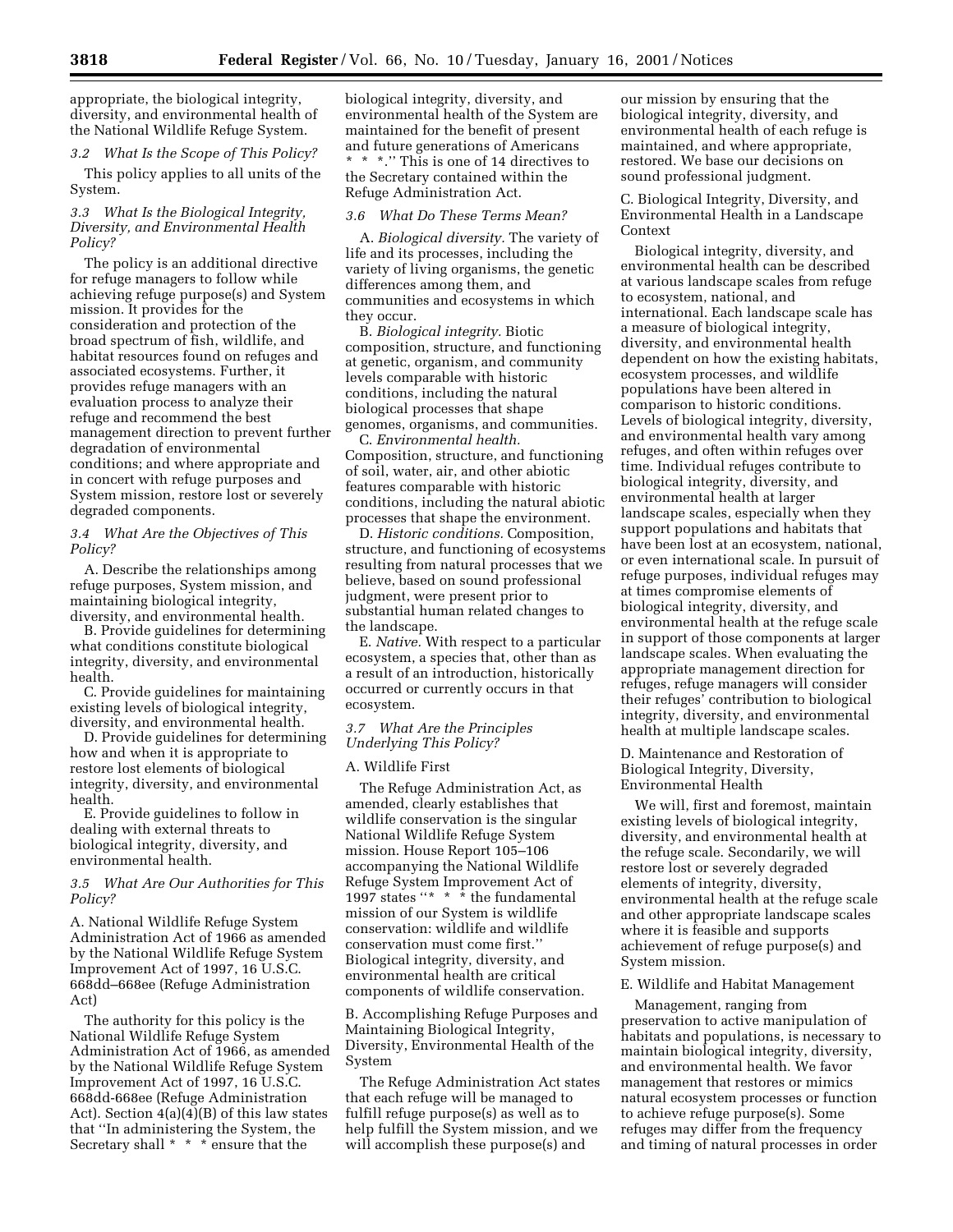to meet refuge purpose(s) or address biological integrity, diversity, and environmental health at larger landscape scales.

#### F. Sound Professional Judgment

Refuge managers will use sound professional judgment when implementing this policy primarily during the comprehensive conservation planning process to determine: The relationship between refuge purpose(s) and biological integrity, diversity, and environmental health; what conditions constitute biological integrity, diversity, and environmental health; how to maintain existing levels of all three; and, how and when to appropriately restore lost elements of all three. These determinations are inherently complex. Sound professional judgment incorporates field experience, knowledge of refuge resources, refuge role within an ecosystem, applicable laws, and best available science including consultation with others both inside and outside the Service.

#### G. Public Use

The priority wildlife-dependent public uses, established by the National Wildlife Refuge System Improvement Act of 1997, are not in conflict with this policy when determined to be compatible. The directives of this policy do not generally entail exclusion of visitors or elimination of public use structures, *e.g.,* boardwalks and observation towers. However, maintenance and/or restoration of biological integrity, diversity, and environmental health may require spatial or temporal zoning of public use programs and associated infrastructures. General success in maintaining or restoring biological integrity, diversity, and environmental health will produce higher quality opportunities for wildlife-dependent public use.

#### *3.8 What Are Our Responsibilities?*

# A. Director

(1) Provides national policy, goals and objectives for maintaining and restoring the biological integrity, diversity, and environmental health of the System.

(2) Ensures that national plans and partnerships support maintaining and restoring the biological integrity, diversity, and environmental health of the System.

(3) Ensures that the national land acquisition strategy for the System is designed to enhance the biological integrity, diversity, and environmental health of the System at all landscape scales.

#### B. Regional Director

(1) Provides regional policy, goals and objectives for maintaining and restoring the biological integrity, diversity, and environmental health of the System, including guidance to resolve any conflicts with biological integrity, diversity, and environmental health at an individual refuge versus at the larger landscape scales.

(2) Ensures that regional and ecosystem plans, and regional partnerships support maintaining and restoring the biological integrity, diversity, and environmental health of the System.

(3) Resolves conflicts that arise between maintaining biological integrity, diversity, and environmental health at the refuge level landscape scale versus at larger landscape scales.

#### C. Regional Chief

(1) Ensures that individual refuge comprehensive conservation plans support maintaining and restoring the biological integrity, diversity, and environmental health of the System.

(2) Reviews and ensures those refuge management programs that occur on many refuges (*e.g.,* fire management) are consistent with this policy.

#### D. Refuge Manager

(1) Follows the procedure outlined in Section 3.9 of this chapter.

(2) Incorporate the principles of this policy into all refuge management plans and actions.

#### *3.9 How Do We Implement This Policy?*

The Director, Regional Directors, Regional Chiefs, and Refuge Managers will carry out their responsibilities specified in Section 3.8 of this chapter. In addition, refuge managers will carry out the following tasks.

A. Identify the refuge purpose(s), legislative responsibilities, refuge role within the ecosystem and System mission.

B. Assess the current status of biological integrity, diversity, and environmental health through baseline vegetation, population surveys and studies, and any other necessary environmental studies.

C. Assess historic conditions and compare them to current conditions. This will provide a benchmark of comparison for the relative intactness of ecosystems' functions and processes. This assessment should include the opportunities and limitations to maintaining and restoring biological integrity, diversity, and environmental health.

D. Consider the refuge's importance to refuge, ecosystem, national, and international landscape scales of biological integrity, diversity, and environmental health. Also, identify the refuge's roles and responsibilities within the Regional and System administrative levels.

E. Consider the relationships among refuge purpose(s) and biological integrity, diversity and environmental health, and resolve conflicts among them.

G. Through the comprehensive conservation planning process, interim management planning, or compatibility reviews, determine the appropriate management direction to maintain and, where appropriate, restore, biological integrity, diversity, and environmental health, while achieving refuge purpose(s).

H. Evaluate the effectiveness of our management by comparing results to desired outcomes. If the results of our management strategies are unsatisfactory, assess the causes of failure and adapt our strategies accordingly.

# *3.10 What Factors Do We Consider When Maintaining and Restoring Biological Integrity, Diversity, and Environmental Health?*

We plan for the maintenance and restoration of biological integrity, diversity, and environmental health while considering all three in an integrated and holistic manner. The highest measure of biological integrity, diversity, and environmental health is viewed as those intact and selfsustaining habitats and wildlife populations that existed during historic conditions.

#### A. Biological Integrity

(1) We evaluate biological integrity by examining the extent to which biological composition, structure, and function has been altered from historic conditions. Biological composition refers to biological components such as genes, populations, species, and communities. Biological structure refers to the organization of biological components, such as gene frequencies, social structures of populations, food webs of species, and niche partitioning within communities. Biological function refers to the processes undergone by biological components, such as genetic recombination, population migration, the evolution of species, and community succession [see 602 FW 3.4 C (1)(e), Planning Area and Data Needs].

(2) Biological integrity lies along a continuum from a biological system extensively altered by significant human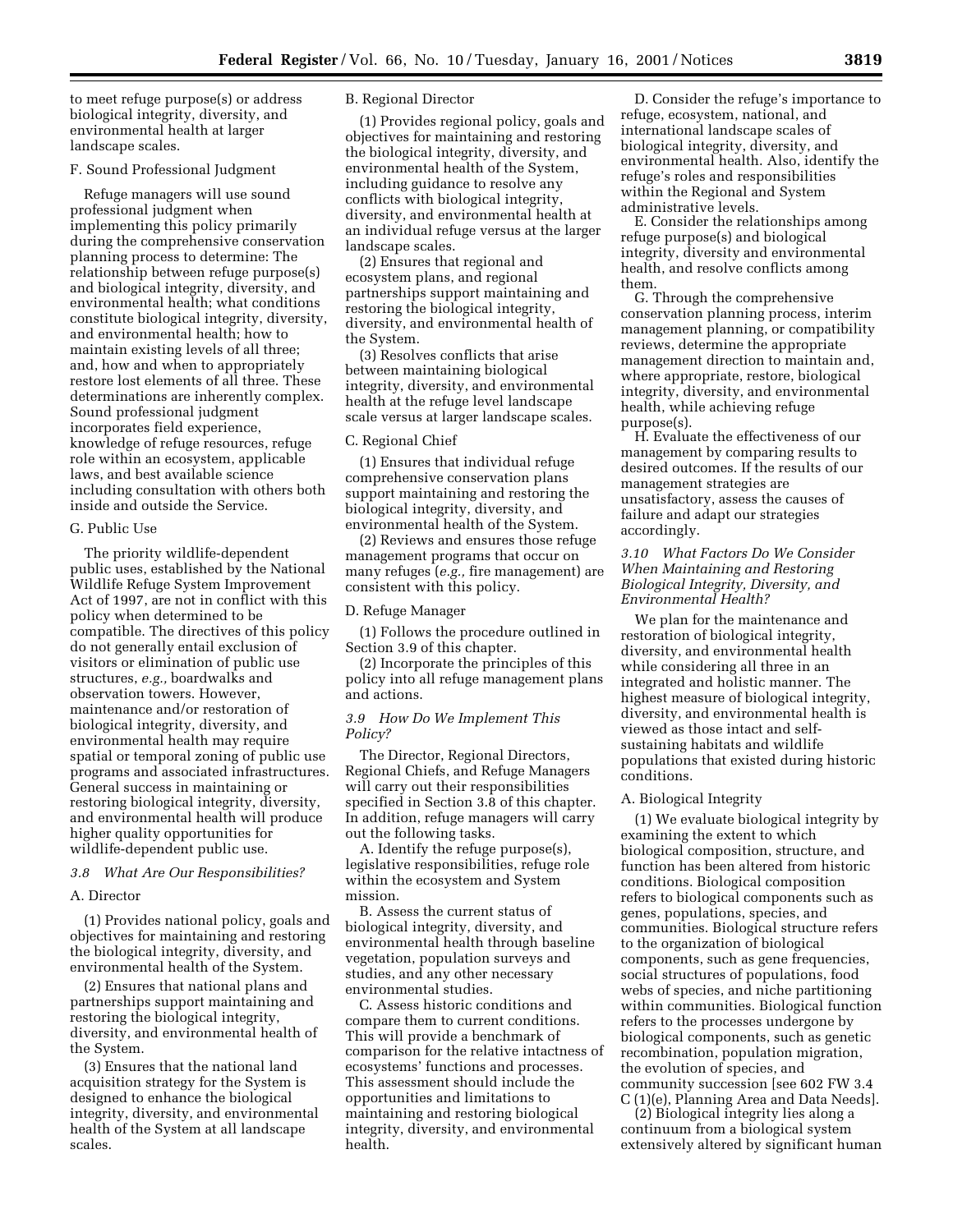impacts to the landscape to a completely natural system. No landscape retains absolute biological integrity, diversity, and environmental health. However, we strive to prevent the further loss of natural biological features and processes, i.e., biological integrity.

(3) Maintaining or restoring biological integrity is not the same as maximizing biological diversity. Maintaining biological integrity may entail managing for a single species or community at some refuges and combinations of species or communities at other refuges. For example, a refuge may contain critical habitats for an endangered species. Maintaining that habitat (and, therefore, that species), even though it may reduce biological diversity at the refuge scale, helps maintain biological integrity and diversity at the ecosystem or national landscape scale.

(4) In deciding which management activities to conduct to accomplish refuge purpose(s) while maintaining biological integrity, we start by considering how the ecosystem functioned under historic conditions. For example, we consider the natural frequency and timing of processes such as flooding, fires, and grazing. Where it is not appropriate to restore ecosystem function, our refuge management will mimic these natural processes including natural frequencies and timing to the extent this can be accomplished.

(5) We may find it necessary to modify the frequency and timing of natural processes at the refuge scale to fulfill refuge purpose(s) or to contribute to biological integrity at larger landscape scales. For example, under historic conditions, an area may have flooded only a few times per decade. Migratory birds dependent upon wetlands may have used the area in some years, and used other areas that flooded in other years. However, many wetlands have been converted to agriculture or other land uses, the remaining wetlands must produce more habitat, more consistently, to support wetland-dependent migratory birds. Therefore, to conserve these migratory bird populations at larger landscape scales, we may flood areas more frequently and for longer periods of time than they were flooded historically.

#### B. Biological Diversity

(1) We evaluate biological diversity at various taxonomic levels, including class, order, family, genus, species, subspecies, and—for purposes of Endangered Species Act implementation—distinct population segment. These evaluations of biological diversity begin with population surveys

and studies of flora and fauna. The System's focus is on native species and natural communities such as those found under historic conditions [see 602 FW 3.4 C (1)(e)]. The Natural Heritage Network databases for respective States should prove a valuable tool for this initial evaluation.

(2) We also evaluate biological diversity at various landscape scales, including refuge, ecosystem, national, and international. On refuges, we typically focus our evaluations of biological diversity at the refuge scale; however, these refuge evaluations can contribute to assessments at larger landscape scales.

(3) We strive to maintain populations of breeding individuals that are genetically viable and functional. We provide for the breeding, migrating, and wintering needs of migratory species. We also strive to maximize the size of habitat blocks and maintain connectivity between blocks of habitats, unless such connectivity causes adverse effects on wildlife or habitat (*e.g.,* by facilitating the spread of invasive species).

(4) At the community level, the most reliable indicator of biological diversity is plant community composition. We use the National Vegetation Classification System to identify biological diversity at this level.

#### C. Environmental Health

(1) We evaluate environmental health by examining the extent to which environmental composition, structure, and function have been altered from historic conditions. Environmental composition refers to abiotic components such as air, water, and soils, all of which are generally interwoven with biotic components (*e.g.,* decomposers live in soils). Environmental structure refers to the organization of abiotic components, such as atmospheric layering, aquifer structure, and topography. Environmental function refers to the processes undergone by abiotic components, such as wind, tidal regimes, evaporation, and erosion. A diversity of abiotic composition, structure, and function tends to support a diversity of biological composition, structure, and function [see 602 FW 3.4 C (1)(e), Planning Area and Data Needs].

(2) We are especially concerned with environmental features as they affect all living organisms. For example, at the genetic level, we manage for environmental health by preventing chemical contamination of air, water, and soils that may interfere with reproductive physiology or stimulate high rates of mutation. Such

contamination includes carcinogens and other toxic substances that are released within or outside of refuges.

(3) At the population and community levels, we consider the habitat components of food, water, cover, and space. Food and water may become contaminated with chemicals that are not naturally present. Activities such as logging and mining or structures such as buildings and fences may modify security or thermal cover. Unnatural noise and light pollution may also compromise migration and reproduction patterns. Unnatural physical structures, including buildings, communication towers, reservoirs, and other infrastructure, may displace space or may be obstacles to wildlife migration. Refuge facility construction and maintenance projects necessary to accomplish refuge purpose(s) should be designed to minimize their impacts on the environmental health of the refuge.

# *3.11 How Do We Apply Our Management Strategies To Maintain and Restore Biological Integrity, Diversity, and Environmental Health?*

A. We strive to manage in a holistic manner the combination of biological integrity, diversity, and environmental health. We balance all three by considering refuge purpose(s), System mission, and landscape scales. Considered independently, management strategies to maintain and restore biological integrity, diversity, and environmental health may conflict.

B. For example, physical structures and chemical applications are often necessary to maintain biological integrity and to fulfill refuge purpose(s). We may use dikes and water control structures to maintain and restore natural hydrological cycles, or use rotenone to eliminate invasive carp from a pond. These unnatural physical alterations and chemical applications would compromise environmental health if considered in isolation, but they may be appropriate management actions for maintaining biological integrity and accomplishing refuge purpose(s).

C. We may remove physical structures to promote endangered species recovery in some areas, or we may remove plants or animals to protect structures, depending upon refuge purpose(s). Unless we determine that a species was present in the area of a refuge under historic conditions, we will not introduce or maintain the presence of that species for the purpose of biological diversity. We may make exceptions where areas are essential for the conservation of a threatened or endangered species and suitable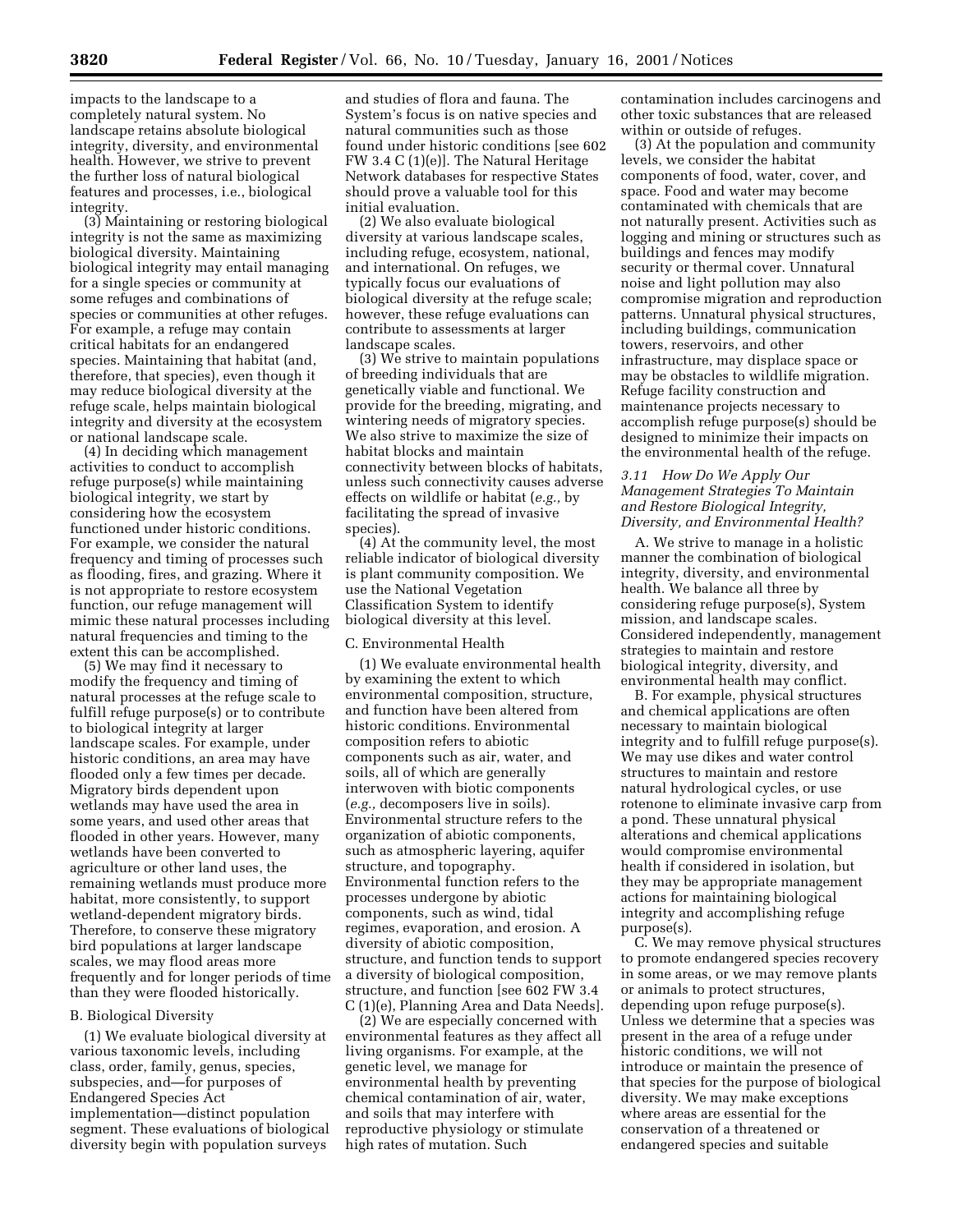habitats are not available elsewhere. In such cases, we strive to minimize unnatural effects and to restore or maintain natural processes and ecosystem components to the extent practicable without jeopardizing refuge purpose(s).

# *3.12 How Do We Incorporate Information From Historic Conditions Into Our Management Decisions?*

A. Maintaining biological integrity, diversity, and environmental health require an ecological frame of reference. A frame of reference allows us to contrast current conditions of our resources with historic conditions. The reference guides us in two ways. It provides information on how the landscape looked prior to changes in land use that destroyed and fragmented habitats and resulted in diminished wildlife populations and the extirpation or extinction of species. It also allows us to examine how natural ecosystems function and maintain themselves. We use these conditions as a frame of reference in which to develop goals and objectives.

B. We use historical conditions as the frame of reference to identify composition, structure, and functional processes that naturally shaped ecosystems. We especially seek to identify keystone species, indicator species, and types of communities that occurred during the frame of reference. We also seek to ascertain basic information on natural ecosystem structure such as predator/prey relationships and distribution of plant communities. Finally, we seek to identify the scale and frequency of processes that accompanied these components and structures, such as fire regimes, flooding events, and plant community succession. Where appropriate and feasible, we also pursue biological integrity, diversity, and environmental health by eliminating unnatural biotic and abiotic features and processes not necessary to accomplish refuge purpose(s).

C. We do not expect, however, to reconstruct a complete inventory of components, structures, and functions for any successional stage occurring during the frame of reference. Rather, we use sound professional judgment to fit the pieces to create a conceptual picture of our resources under historic conditions.

D. We ensure that our management activities result in the establishment of a community that fits within what we reasonably believe to have been the natural successional series, unless doing so conflicts with accomplishing refuge purpose(s). We may choose to maintain

nonclimax communities pursuant to refuge purpose(s) or for maintaining biological integrity, diversity, and environmental health at the regional, national, or international landscape scale. We favor techniques such as fire or flooding that mimic or result in natural processes to maintain these nonclimax communities. However, where it will support fulfillment of refuge purpose(s), we allow or, if necessary, encourage natural succession to proceed.

# *3.13 Where Do We Get Information on Historic Conditions?*

A. Information on historic conditions may be historical, archeological, or other. Historical information includes the written and, in some cases, the pictographic accounts of Native Americans, explorers, surveyors, traders, and early settlers. Archeological information comes from collections of cultural artifacts maintained by scientific institutions. We may obtain other data from a range of sources, including research, soil sediments, and tree rings.

B. We obtain information on historic conditions from our investigations and from partners in academia, conservation organizations, and other Federal, State, Tribal, and local government agencies. In many cases, we use historical vegetation maps to provide data. Such historical maps are usually drawn at relatively coarse scales, perhaps to the level of vegetation alliance. Generally a comprehensive historical list of plant and animal species is not available or necessary. We will base the determination of natural species and ecosystem composition on sound professional judgment. We periodically update our information on historic conditions with results from ongoing historical, archeological, and other studies.

# *3.14 How Do We Manage Populations To Maintain and Restore Biological Integrity, Diversity, and Environmental Health?*

A. We encourage cooperation and coordination with State fish and wildlife management agencies in setting refuge population goals and objectives. To the extent practicable, our regulations pertaining to fishing or hunting of resident wildlife within the System are consistent with State fish and wildlife laws, regulations, and management plans.

B. We maintain, or contribute to the maintenance of, populations of native species. We design our wildlife population management strategies to support accomplishing refuge

purpose(s) while maintaining or restoring biological integrity, diversity, and environmental health. We formulate refuge goals and objectives for population management by considering natural densities, social structures, and population dynamics at the refuge level, and population objectives set by national plans and programs—such as the North American Waterfowl Management Plan—in which the System is a partner.

C. Natural densities are relatively stable for some species and variable for others. We manage populations for natural densities and levels of variation, while assuring that densities of endangered or otherwise rare species are sufficient for maintaining viable populations. We consider population parameters such as sex ratios and age class distributions when managing populations to maintain and restore where appropriate biological integrity, diversity, and environmental health.

D. On some refuges, including many of those having the purpose of migratory bird conservation, we establish goals and objectives to maintain densities higher than those that would naturally occur at the refuge level because of the loss of surrounding habitats. We more closely approximate natural levels at larger landscape scales, such as flyways, by maintaining higher densities at the refuge level.

E. We do not, however, allow densities to reach excessive levels that result in adverse effects on wildlife and habitat. The effects of producing densities that are too high may include disease, excessive nutrient accumulation, and the competitive exclusion of other species. We use planning and sound professional judgment to determine prudent limits to densities.

F. Where practical, we support the reintroduction of extirpated native species. We consider such reintroduction in the context of surrounding landscapes. We do not introduce species on refuges outside their historic range or introduce species if we determine that they were naturally extirpated, unless such introduction is essential for the survival of a species and prescribed in an endangered species recovery plan, or is essential for the control of an invasive species and prescribed in an integrated pest management plan.

# *3.15 How Do We Manage Habitats To Maintain and Restore Biological Integrity, Diversity, Environmental Health?*

A. We will, first and foremost, maintain existing levels of biological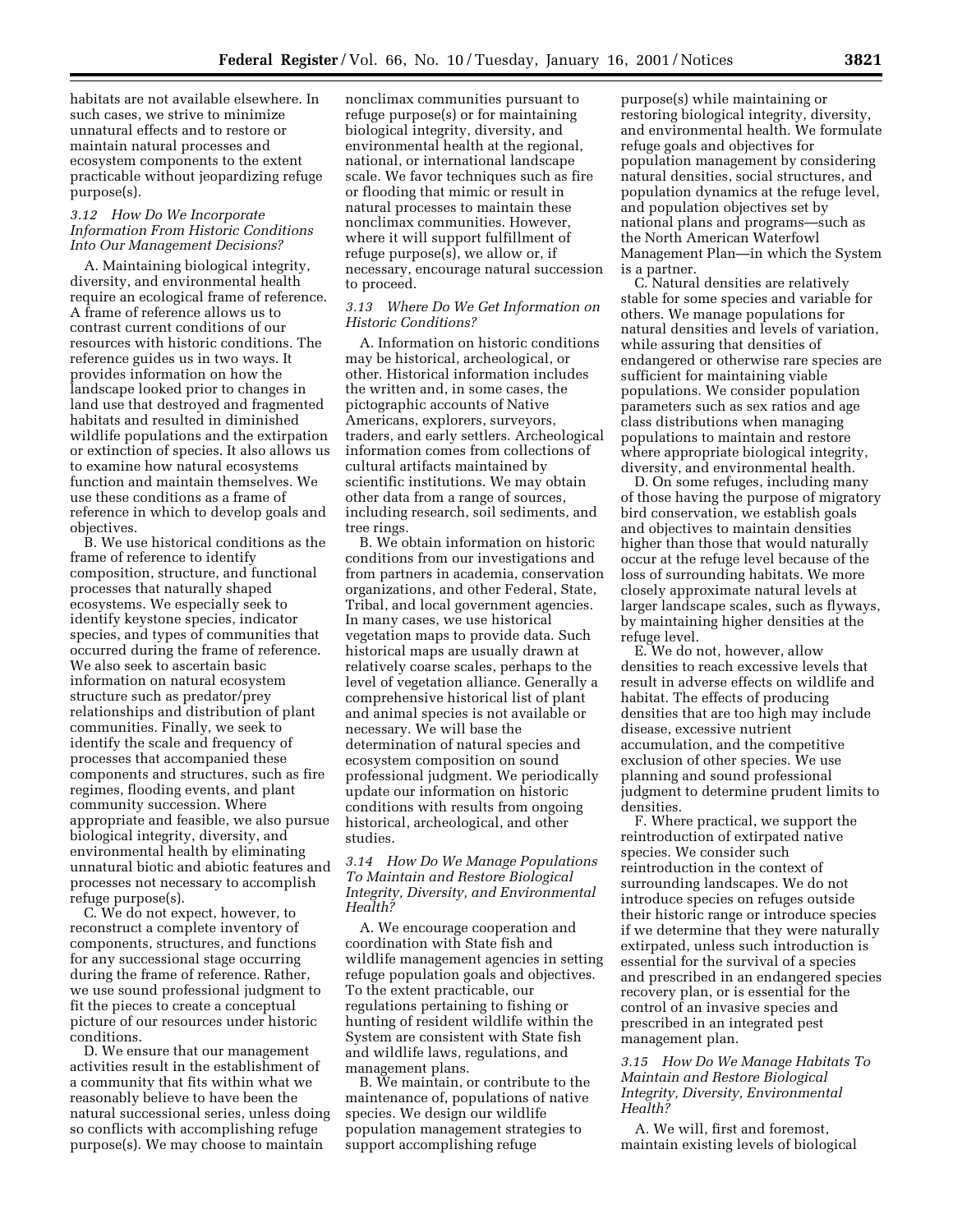integrity, diversity, and environmental health at the refuge scale. Following that, we will restore lost or degraded elements of biological integrity, diversity, and environmental health at all landscape scales where it is feasible and supports fulfillment of refuge purposes.

B. Our habitat management plans call for the appropriate management strategies that mimic historic conditions while still accomplishing refuge objectives. For example, prescribed burning can simulate natural fire regimes or water level management can mimic natural hydrological cycles. Farming, haying, logging, livestock grazing, and other extractive activities are permissible habitat management practices only when prescribed in plans to meet wildlife or habitat management objectives, and only when more natural methods, such as fire or grazing by native herbivores, cannot meet refuge goals and objectives.

C. We do not allow refuge uses or management practices that result in the maintenance of non-native plant communities unless we determine there is no feasible alternative for accomplishing refuge purpose(s). For example, where we do not require farming to accomplish refuge purpose(s), we cease farming and strive to restore natural habitats. Where feasible and consistent with refuge purpose(s), we restore degraded or modified habitats in the pursuit of biological integrity, diversity, and environmental health. We use native seed sources in ecological restoration. We do not use genetically modified organisms in refuge management unless we determine their use is essential to accomplishing refuge purpose(s) and the Director approves the use.

# *3.16 How Do We Manage Non-Native Species To Maintain and Restore Biological Integrity, Diversity, and Environmental Health?*

A. We prevent the introduction of invasive species, detect and control populations of invasive species, and provide for restoration of native species and habitat conditions in invaded ecosystems. We develop integrated pest management strategies that incorporate the most effective combination of mechanical, chemical, biological, and cultural controls while considering the effects on environmental health.

B. We require no action to reduce or eradicate self-sustaining populations of non-native, noninvasive species (*e.g.,* pheasants) unless those species interfere with accomplishing refuge purpose(s). We do not, however, manage habitats to increase populations of these species

unless such habitat management supports accomplishing refuge purpose(s).

# *3.17 How Does This Policy Affect the Acquisition of Lands for the System?*

A. We consider the mission, goals, and objectives of the System in planning for its strategic growth. We will take a proactive approach to identifying lands that are critical for maintaining or restoring the biological integrity, diversity, and environmental health of the System at all landscape scales. We will integrate this approach into all Service strategies and initiatives related to the strategic growth of the System. We incorporate the directives of this policy when evaluating an area's potential contribution to the conservation of the ecosystems of the United States.

B. We use the Land Acquisition Priority System to rank potential acquisitions once the Director approves significant expansions or new refuges. Our Land Acquisition Priority System includes components that gauge the contributions of refuges to maintaining and restoring biological integrity, diversity, and environmental health.

# *3.18 What Is the Relationship Between Biological Integrity, Diversity, and Environmental Health and Compatibility?*

When completing compatibility determinations, refuge managers use sound professional judgment to determine if a refuge use will materially interfere with or detract from the fulfillment of the System mission or the refuge purpose(s). Inherent in fulfilling the System mission is protection of the biological integrity, diversity, and environmental health of the System. Specific policy for compatibility is found in 603 FW 2.

# *3.19 What Is the Relationship Between Biological Integrity, Diversity, and Environmental Health and Comprehensive Conservation Planning?*

A. We integrate the principles of this policy into all aspects of comprehensive conservation planning, including preplanning guidance [see 602 FW 3.4 C (1)(e)] as we complete plans to direct long-range refuge management and identify desired future conditions for proposed refuges (see 602 FW 1.7 D).

B. Refuge purpose(s) and the System mission serve as the basis for goals and objectives at all levels of the System (*e.g.,* System, Regional, ecosystem, and refuge level). When we develop refuge goals and objectives during the Comprehensive Conservation Plan process we include goals and objectives for maintaining and restoring the biological integrity, diversity, and environmental health of the refuge.

C. While developing Comprehensive Conservation Plans, we make management decisions based on sound professional judgment. We subsequently evaluate the effectiveness of these decisions by comparing results to desired outcomes. If the results are unsatisfactory, we assess the causes of failure and adapt our management decisions accordingly. In part, we base management decisions on natural resource-related research that has been conducted on refuges. This type of research adds to the general body of information related to natural resource management and aids us in continually adapting our management decisions. We generally encourage natural resourcerelated research on refuges.

# *3.20 How Do We Protect Biological Integrity, Diversity, and Environmental Health From Actions Outside of Refuges?*

Events occurring off refuge lands or waters may injure or destroy the biological integrity, diversity, and environmental health of a refuge. Given their responsibility to the public resources with which they have been entrusted, refuge managers should address these problems. It is critical that they pursue resolution fully cognizant and respectful of legitimate private property rights, seeking a balance between such rights and the refuge manager's own responsibility to the public trust. While each situation will be different, the following is a suggested procedure which emphasizes our desire for cooperative resolutions. The time and effort expended, and the rate at which a refuge manager escalates the process, will depend on the severity of threat and the resources at risk.

A. We first seek resolution by directly contacting the landowner(s), corporation, agency or other entity from which the problem originates.

B. Where direct discussions fail, managers might seek resolution through collaborative discussions with State or local authorities or other organizations that can help in cooperative resolution of the problem.

C. An appropriate next step might be to pursue resolution at the local level through planning and zoning boards or other regulatory agencies at the city and county level. Failing that, the manager may seek avenues through State administrative and regulatory agencies. Regulatory solutions are a serious step, and a manager should take this route only after careful consideration and in